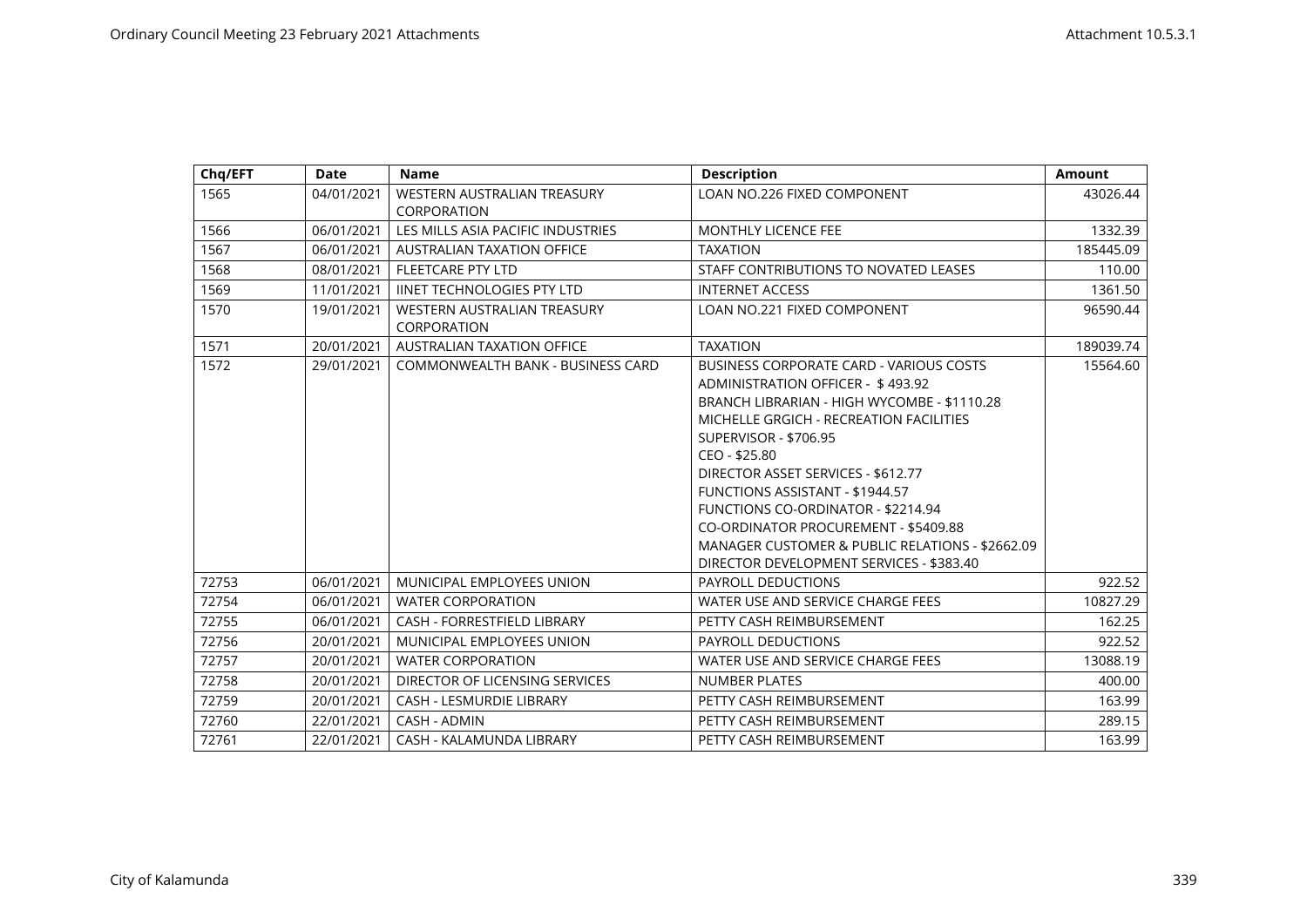| Chq/EFT  | <b>Date</b> | <b>Name</b>                                | <b>Description</b>                            | <b>Amount</b> |
|----------|-------------|--------------------------------------------|-----------------------------------------------|---------------|
| EFT79207 | 06/01/2021  | WEX AUSTRALIA PTY LTD - WRIGHT EXPRESS     | FUEL - PERIOD ENDING 04/01/21                 | 378.78        |
|          |             | <b>FUEL CARDS AUSTRALIA LTD</b>            |                                               |               |
| EFT79208 | 06/01/2021  | VIP CARPET AND UPHOLSTERY CLEANING         | CARPET CLEANING AT ADMINISTRATION BUILDING    | 3640.00       |
|          |             | <b>SERVICE</b>                             |                                               |               |
| EFT79209 | 06/01/2021  | <b>FALLS ROAD PRIMARY SCHOOL</b>           | <b>KEY BOND REFUND</b>                        | 50.00         |
| EFT79210 | 06/01/2021  | <b>AUSTRALIAN SERVICES UNION</b>           | <b>PAYROLL DEDUCTIONS</b>                     | 71.70         |
| EFT79211 | 06/01/2021  | CITY OF KALAMUNDA STAFF SOCIAL CLUB        | <b>PAYROLL DEDUCTIONS</b>                     | 156.00        |
| EFT79212 | 06/01/2021  | <b>AUSTRALIA POST</b>                      | POSTAL EXPENSES/FEES                          | 3851.23       |
| EFT79213 | 06/01/2021  | <b>BUNNINGS BUILDING SUPPLIES</b>          | HARDWARE SUPPLIES FOR VARIOUS LOCATIONS       | 219.03        |
| EFT79214 | 06/01/2021  | MAXWELL ROBINSON & PHELPS PEST             | PEST CONTROL SERVICES AT VARIOUS LOCATIONS    | 1223.50       |
|          |             | MANAGEMENT (MRP)                           |                                               |               |
| EFT79215 | 06/01/2021  | <b>MCLEODS BARRISTERS &amp; SOLICITORS</b> | <b>LEGAL EXPENSES</b>                         | 25696.76      |
| EFT79216 | 06/01/2021  | <b>TELSTRA CORPORATION</b>                 | <b>TELEPHONE / INTERNET EXPENSES</b>          | 7250.88       |
| EFT79217 | 06/01/2021  | <b>FASTA COURIERS</b>                      | <b>COURIER FEES</b>                           | 274.52        |
| EFT79218 | 06/01/2021  | RAECO                                      | STATIONERY/OFFICE SUPPLIES FOR KALAMUNDA      | 257.23        |
|          |             |                                            | LIBRARY                                       |               |
| EFT79219 | 06/01/2021  | BRADOCK PODIATRY SERVICES PTY LTD          | PODIATRY SERVICES AT JACK HEALEY CENTRE       | 869.09        |
| EFT79220 | 06/01/2021  | <b>SYNERGY</b>                             | <b>POWER CHARGES</b>                          | 20512.74      |
| EFT79221 | 06/01/2021  | <b>ALINTA ENERGY</b>                       | <b>GAS CHARGES</b>                            | 79.80         |
| EFT79222 | 06/01/2021  | <b>GRONBEK SECURITY</b>                    | SECURITY KEY SERVICES & ALARM MONITORING FEES | 2036.62       |
|          |             |                                            | AT VARIOUS LOCATIONS                          |               |
| EFT79223 | 06/01/2021  | <b>WESTSIDE FIRE SERVICES</b>              | TESTING AND INSPECTION OF FIRE EQUIPMENT /    | 583.17        |
|          |             |                                            | <b>SUPPLIES</b>                               |               |
| EFT79224 | 06/01/2021  | <b>LO-GO APPOINTMENTS</b>                  | HIRE OF TEMPORARY STAFF FOR DEPOT / ADMIN     | 1723.39       |
| EFT79225 | 06/01/2021  | ST JOHN AMBULANCE AUSTRALIA (WA) INC       | SUPPLY & DELIVERY OF FIRST AID SUPPLIES       | 2879.84       |
| EFT79226 | 06/01/2021  | <b>HAWLEY'S BOBCAT SERVICE</b>             | PLANT EQUIPMENT AND OPERATOR HIRE FOR         | 2798.81       |
|          |             |                                            | <b>VARIOUS LOCATIONS</b>                      |               |
| EFT79227 | 06/01/2021  | ORBIT HEALTH & FITNESS SOLUTIONS           | SUPPLY & DELIVERY OF VARIOUS GYM EQUIPMEMT    | 86.42         |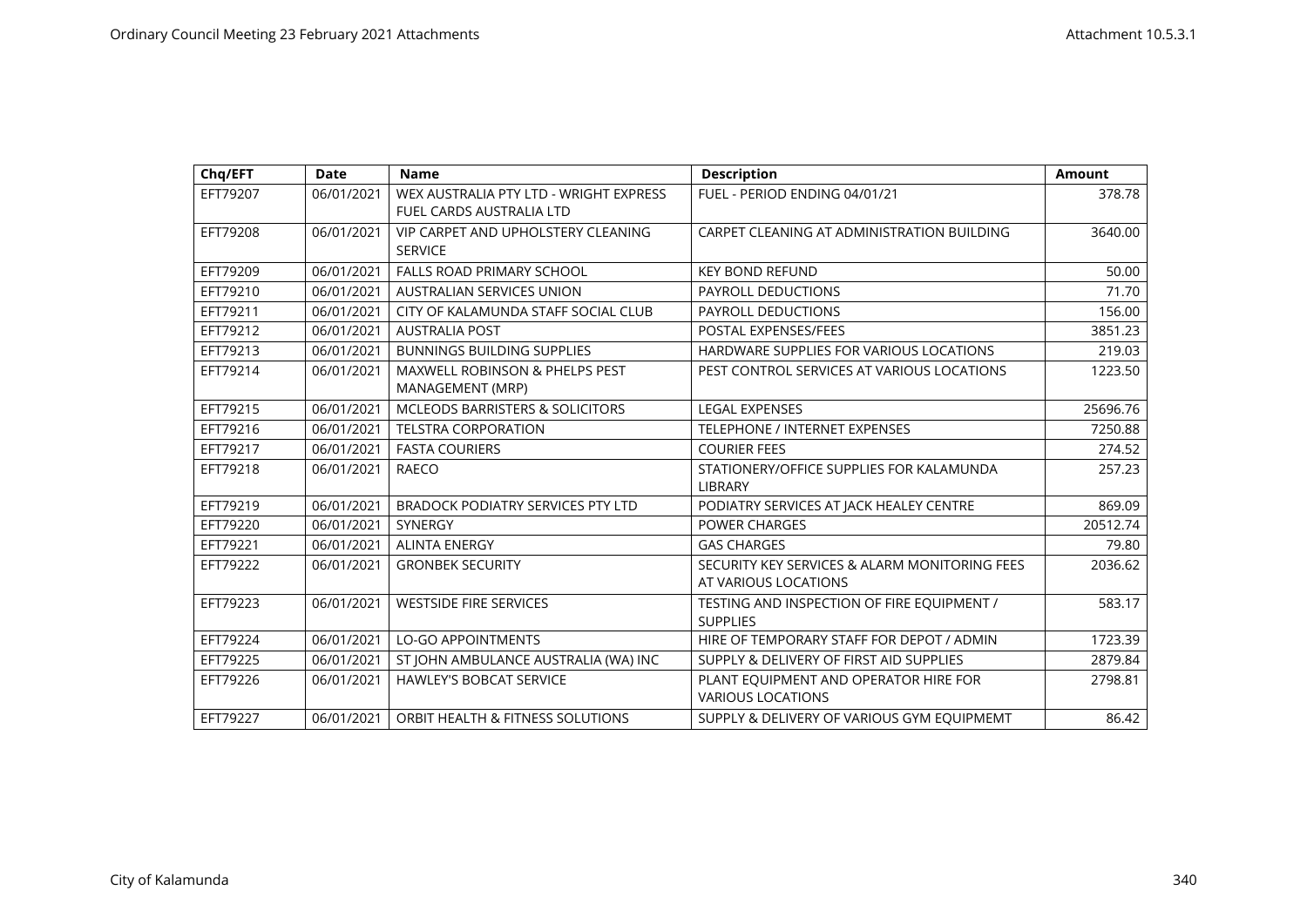| Chq/EFT  | <b>Date</b> | <b>Name</b>                                                                       | <b>Description</b>                                                                                        | <b>Amount</b> |
|----------|-------------|-----------------------------------------------------------------------------------|-----------------------------------------------------------------------------------------------------------|---------------|
| EFT79228 | 06/01/2021  | AMEREX FIRE (WA) (E FIRE AND SAFETY)                                              | FIRE EQUIPMENT MAINTENANCE FOR VARIOUS<br><b>LOCATIONS</b>                                                | 220.00        |
| EFT79229 | 06/01/2021  | <b>BUILDING COMMISSION - DEPARTMENT OF</b><br>MINES, INDUSTRY REGULATION & SAFETY | BUILDING LEVY - DECEMBER 2020                                                                             | 18474.19      |
| EFT79230 | 06/01/2021  | HAYS SPECIALIST RECRUITMENT (AUSTRALIA)<br>PTY LTD                                | HIRE OF TEMPORARY STAFF FOR ADMIN / DEPOT                                                                 | 8054.79       |
| EFT79231 | 06/01/2021  | WEST AUSTRALIAN NEWSPAPERS HOLDINGS<br><b>LTD</b>                                 | SUPPLY OF THE WEST AUSTRALIAN NEWSPAPER FOR<br>THE WORKS DEPOT                                            | 106.80        |
| EFT79232 | 06/01/2021  | BIG W (AR W1.C3.U.07)                                                             | SUPPLY OF VARIOUS GOODS FOR RANGER SERVICES                                                               | 185.70        |
| EFT79233 | 06/01/2021  | <b>GLENDA DAWN CHARLTON (PODIATRY)</b>                                            | PODIATRY SERVICES AT JACK HEALEY CENTRE                                                                   | 340.34        |
| EFT79234 | 06/01/2021  | EASIFLEET MANAGEMENT                                                              | STAFF CONTRIBUTIONS TO NOVATED LEASES                                                                     | 4991.61       |
| EFT79235 | 06/01/2021  | <b>OVEN SPARKLE PTY LTD</b>                                                       | OVEN CLEANING SERVICES AT HIGH WYCOMBE<br><b>RECREATION CENTRE</b>                                        | 250.00        |
| EFT79236 | 06/01/2021  | <b>ROSE SMART</b>                                                                 | MAINTAIN ROSE BEDS AT VARIOUS LOCATIONS                                                                   | 1620.00       |
| EFT79237 | 06/01/2021  | KYOCERA DOCUMENT SOLUTIONS AUSTRALIA<br>PTY LTD                                   | PHOTOCOPIER SERVICE COSTS FOR VARIOUS<br><b>LOCATIONS</b>                                                 | 170.10        |
| EFT79238 | 06/01/2021  | DRAINFLOW SERVICES PTY LTD                                                        | CLEANING / MAINTAINING STORM WATER DRAINS IN<br><b>WATTLE GROVE</b>                                       | 864.05        |
| EFT79239 | 06/01/2021  | <b>ENERO TADENA</b>                                                               | <b>HALL &amp; KEY BOND REFUND</b>                                                                         | 1050.00       |
| EFT79240 | 06/01/2021  | <b>KEVIN WILSON</b>                                                               | <b>BUILDING APPLICATION FEE REFUND</b>                                                                    | 61.65         |
| EFT79241 | 06/01/2021  | <b>MARGARET ANNE BAXTER</b>                                                       | STAGES 2 & 3 - DELIVERY OF PUBLIC ART MASTERPLAN                                                          | 11286.00      |
| EFT79242 | 06/01/2021  | LANDMARK PRODUCTS PTY LTD                                                         | SUPPLY AND INSTALLATION OF SELECTED PARK<br>FURNITURE AND SHELTERS FOR THE ELMORE WAY<br>DOG PARK UPGRADE | 14718.00      |
| EFT79243 | 06/01/2021  | <b>FAYE MORGAN</b>                                                                | <b>HALL &amp; KEY BOND REFUND</b>                                                                         | 455.00        |
| EFT79244 | 06/01/2021  | SAFE T CARD AUSTRALIA PTY LTD                                                     | MONTHLY MONITORING CHARGES FOR VARIOUS<br><b>LOCATIONS</b>                                                | 99.00         |
| EFT79245 | 06/01/2021  | <b>KALAMUNDA ELECTRICS</b>                                                        | ELECTRICAL REPAIRS ON BBQS AT STIRK PARK                                                                  | 352.11        |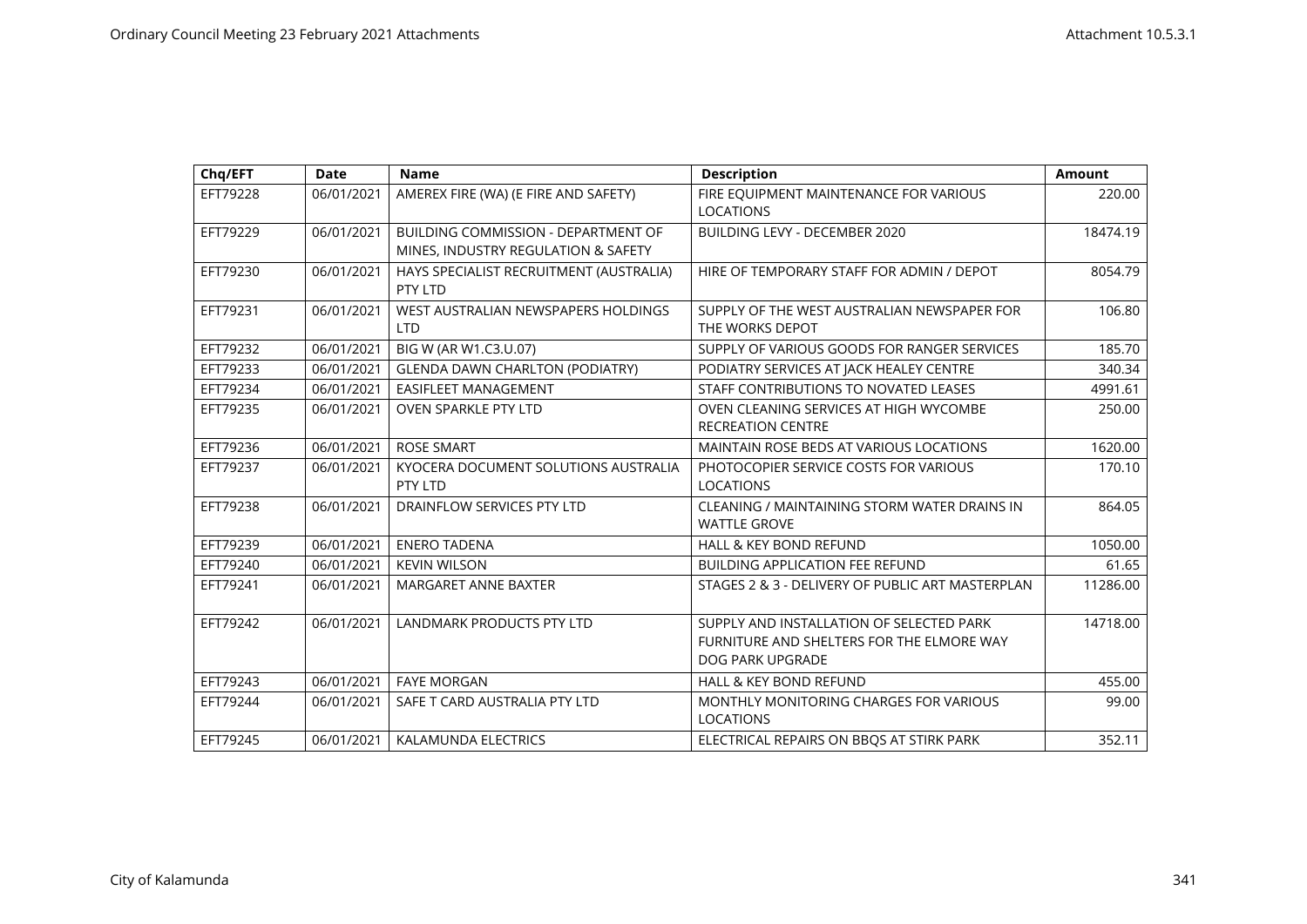| Chq/EFT  | <b>Date</b> | <b>Name</b>                         | <b>Description</b>                               | <b>Amount</b> |
|----------|-------------|-------------------------------------|--------------------------------------------------|---------------|
| EFT79246 | 06/01/2021  | DMC CLEANING                        | CLEANING SERVICES FOR OPERATIONS CENTRE          | 290.40        |
| EFT79247 | 06/01/2021  | DFP RECRUITMENT SERVICES PTY LTD    | HIRE OF TEMPORARY STAFF FOR DEPOT / ADMIN        | 1617.36       |
| EFT79248 | 06/01/2021  | <b>FLEETCARE PTY LTD</b>            | STAFF CONTRIBUTIONS TO NOVATED LEASES            | 6659.29       |
| EFT79249 | 06/01/2021  | SG FLEET AUSTRALIA PTY LTD          | STAFF CONTRIBUTIONS TO NOVATED LEASES            | 1181.28       |
| EFT79250 | 06/01/2021  | DOWSING GROUP PTY LTD               | SUPPLY AND INSTALL FOOTPATH & MISCELLANEOUS      | 58981.94      |
|          |             |                                     | WORK FOR THE LINCOLN RESERVE OPEN SPACE          |               |
|          |             |                                     | DEVELOPMENT & ELMORE PARK - ELMORE WAY &         |               |
|          |             |                                     | CHIPPING DRIVE HIGH WYCOMBE                      |               |
| EFT79251 | 06/01/2021  | <b>MANAGED RECHARGE</b>             | PREPARE & CONDUCT GROUNDWATER SAMPLING FOR       | 3392.40       |
|          |             |                                     | HARTFIELD PARK MAR SCHEME                        |               |
| EFT79252 | 06/01/2021  | <b>EMPLOYEECONNECT PTY LTD</b>      | MONTHLY SOFTWARE AND SERVICE FOR PRO FOR         | 2936.47       |
|          |             |                                     | DECEMBER 2020                                    |               |
| EFT79253 | 06/01/2021  | <b>WATERLOGIC AUSTRALIA PTY LTD</b> | SUPPLY OF HOT & COLD WATER UNITS TO VARIOUS      | 2844.60       |
|          |             |                                     | <b>LOCATIONS</b>                                 |               |
| EFT79254 | 06/01/2021  | HIRE INTELLIGENCE INTERNATIONAL LTD | HIRE FEES OF 10 X HP LAPTOPS 26/12/20 - 25/01/21 | 2420.00       |
| EFT79255 | 06/01/2021  | <b>BRAXAN PTY LTD</b>               | <b>BUILDING APPLICATION FEE REFUND</b>           | 61.65         |
| EFT79256 | 06/01/2021  | REBECCA COOL                        | 4 X 45 MINUTES CHILDREN'S BOOK WEEK SESSIONS AT  | 660.00        |
|          |             |                                     | <b>VARIOUS LIBRARIES</b>                         |               |
| EFT79257 | 19/01/2021  | <b>LESLEY BOYD</b>                  | COUNCILLOR ALLOWANCE - 01/01/21 - 31/01/21       | 2131.67       |
| EFT79258 | 19/01/2021  | KATHLEEN (KATHY) RITCHIE            | COUNCILLOR ALLOWANCE - 01/01/21 - 31/01/21       | 2131.67       |
| EFT79259 | 19/01/2021  | <b>LISA COOPER</b>                  | COUNCILLOR ALLOWANCE - 01/01/21 - 31/01/21       | 2131.67       |
| EFT79260 | 19/01/2021  | <b>JOHN GIARDINA</b>                | COUNCILLOR ALLOWANCE - 01/01/21 - 31/01/21       | 2131.67       |
| EFT79261 | 19/01/2021  | <b>GEOFF STALLARD</b>               | COUNCILLOR ALLOWANCE - 01/01/21 - 31/01/21       | 2131.67       |
| EFT79262 | 19/01/2021  | SUSAN (SUE) BILICH                  | COUNCILLOR ALLOWANCE - 01/01/21 - 31/01/21       | 2131.67       |
| EFT79263 | 19/01/2021  | <b>BROOKE O'DONNELL</b>             | COUNCILLOR ALLOWANCE - 01/01/21 - 31/01/21       | 2131.67       |
| EFT79264 | 19/01/2021  | <b>MARGARET THOMAS</b>              | COUNCILLOR ALLOWANCE - 01/01/21 - 31/01/21       | 8071.09       |
| EFT79265 | 19/01/2021  | DYLAN O'CONNOR                      | COUNCILLOR ALLOWANCE - 01/01/21 - 31/01/21       | 3438.50       |
| EFT79266 | 19/01/2021  | <b>JANELLE SEWELL</b>               | COUNCILLOR ALLOWANCE - 01/01/21 - 31/01/21       | 2131.67       |
| EFT79267 | 19/01/2021  | <b>MARY CANNON</b>                  | COUNCILLOR ALLOWANCE - 01/01/21 - 31/01/21       | 2131.67       |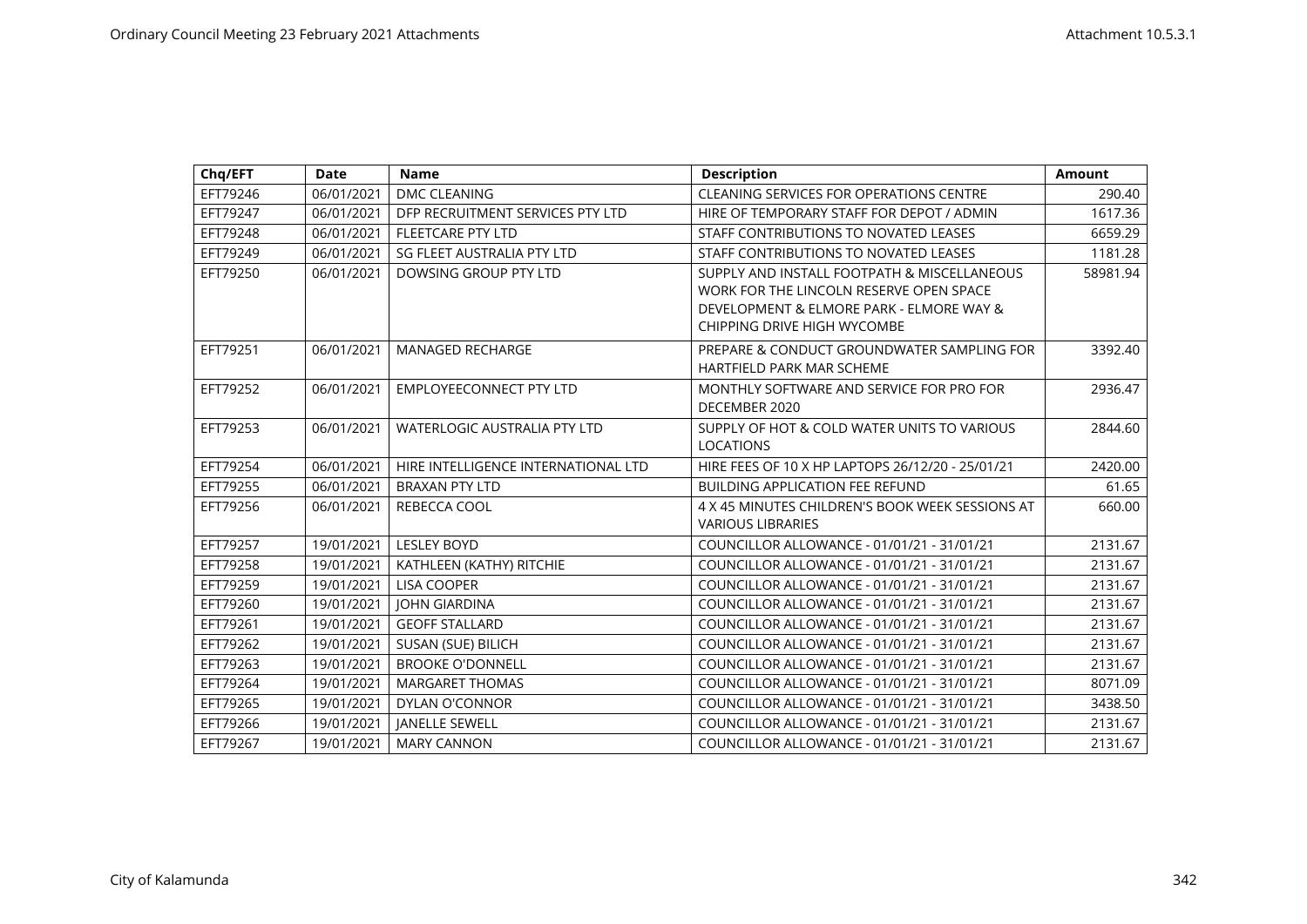| Chq/EFT  | <b>Date</b> | <b>Name</b>                                                               | <b>Description</b>                                                                                    | <b>Amount</b> |
|----------|-------------|---------------------------------------------------------------------------|-------------------------------------------------------------------------------------------------------|---------------|
| EFT79268 | 19/01/2021  | <b>CAMERON BLAIR</b>                                                      | COUNCILLOR ALLOWANCE - 01/01/21 - 31/01/21                                                            | 2131.67       |
| EFT79269 | 21/01/2021  | CHRISTINE J OXBERRY                                                       | CONSIGNMENT SUPPLIER - ZIG ZAG CULTURAL CENTRE<br>$-01/12/20 - 31/12/20$                              | 3.50          |
| EFT79270 | 21/01/2021  | WEX AUSTRALIA PTY LTD - WRIGHT EXPRESS<br><b>FUEL CARDS AUSTRALIA LTD</b> | FUEL - PERIOD ENDING 18/01/21                                                                         | 1482.58       |
| EFT79271 | 21/01/2021  | NEVERFAIL SPRINGWATER LTD (KALA LIB)                                      | BOTTLED WATER SUPPLIES / MAINTENANCE FOR<br>KALAMUNDA LIBRARY                                         | 7.92          |
| EFT79272 | 21/01/2021  | PFD FOOD SERVICES - HOLLIER DICKSONS                                      | KIOSK SUPPLIES FOR HARTFIELD PARK RECREATION<br><b>CENTRE</b>                                         | 252.50        |
| EFT79273 | 21/01/2021  | <b>COLLECTOR OF PUBLIC MONIES (CENTRELINK)</b>                            | CENTREPAY TRANSACTION FEES FOR DECEMBER 2020                                                          | 79.20         |
| EFT79274 | 21/01/2021  | WASTE MANAGEMENT ASSOCIATION OF<br>AUSTRALIA (WMRR)                       | MEMBERSHIP SUBSCRIPTION 1/1/21 TO 31/12/21                                                            | 505.00        |
| EFT79275 | 21/01/2021  | NEVERFAIL SPRINGWATERLTD (FORRESTFIELD<br>LIB)                            | BOTTLED WATER SUPPLIES / MAINTENANCE FOR<br>FORRESTFIELD LIBRARY                                      | 23.76         |
| EFT79276 | 21/01/2021  | ID CONSULTING PTY LTD (INFORMED<br>DECISIONS)                             | QUARTERLY SUBSCRIPTION FEE FOR FORECAST.ID,<br>PROFILE.ID, ATLAS.ID & ECONOMY.ID FROM JANUARY<br>2021 | 10780.00      |
| EFT79277 | 21/01/2021  | <b>TRENT DYLAN POLETTI</b>                                                | <b>RATES REFUND</b>                                                                                   | 224.55        |
| EFT79278 | 21/01/2021  | <b>ROBYN BEARDSELL</b>                                                    | CONSIGNMENT SUPPLIER - ZIG ZAG CULTURAL CENTRE<br>$-01/12/20 - 31/12/20$                              | 16.10         |
| EFT79279 | 21/01/2021  | <b>DUNCAN WILSON</b>                                                      | REIMBURSEMENT OF VARIOUS GOODS                                                                        | 505.50        |
| EFT79280 | 21/01/2021  | <b>BEVERLEY C MORRIS</b>                                                  | CONSIGNMENT SUPPLIER - ZIG ZAG CULTURAL CENTRE<br>$-01/12/20 - 31/12/20$                              | 52.50         |
| EFT79281 | 21/01/2021  | <b>GILL BAXTER</b>                                                        | CONSIGNMENT SUPPLIER - ZIG ZAG CULTURAL CENTRE<br>$-01/12/20 - 31/12/20$                              | 151.20        |
| EFT79282 | 21/01/2021  | <b>STUART MEACHEM</b>                                                     | CONSIGNMENT SUPPLIER - ZIG ZAG CULTURAL CENTRE<br>$-01/12/20 - 31/12/20$                              | 27.93         |
| EFT79283 | 21/01/2021  | <b>WINSTON OKKERS</b>                                                     | <b>BUILDING APPLICATION FEE REFUND</b>                                                                | 61.65         |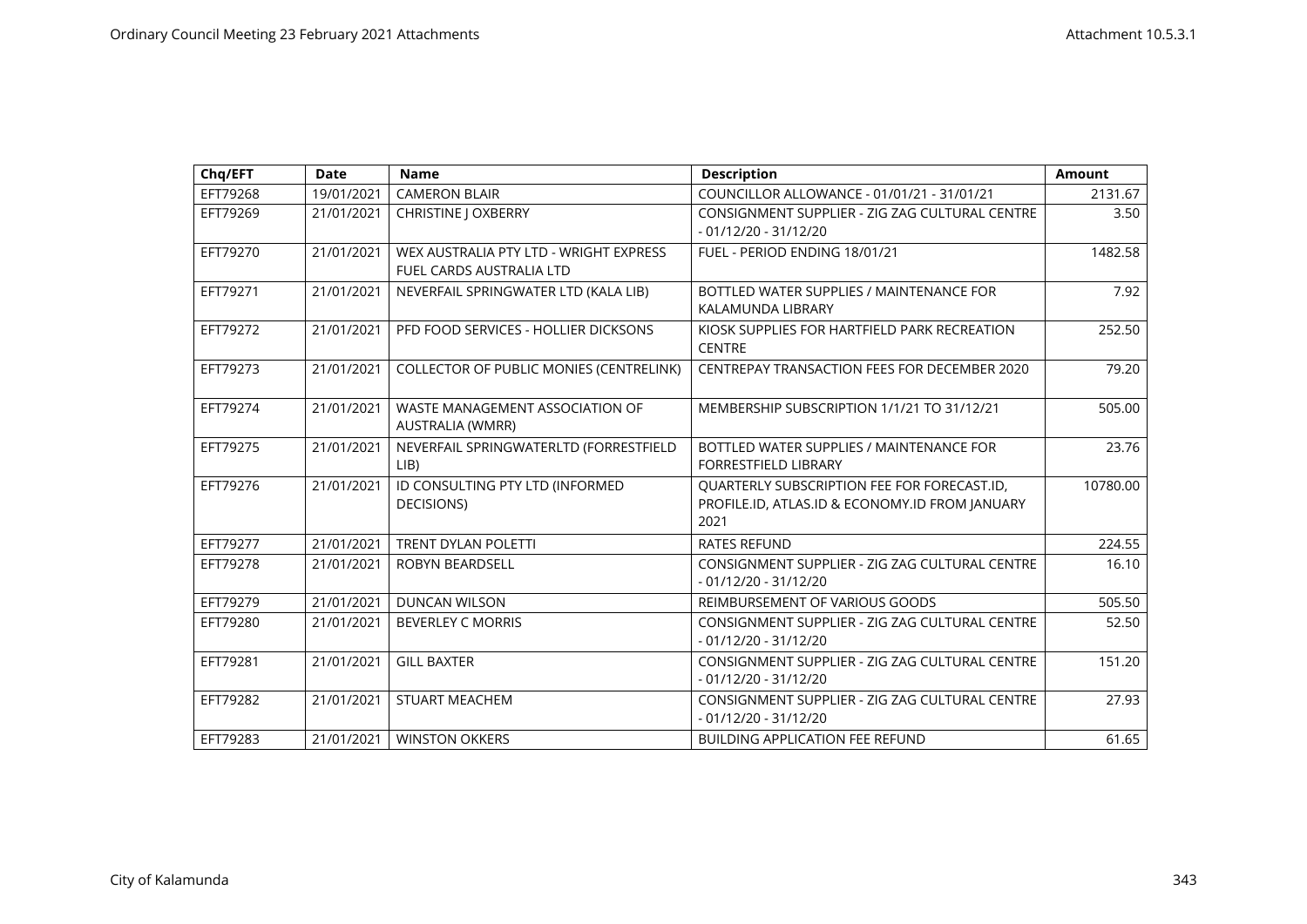| Chq/EFT  | <b>Date</b> | <b>Name</b>                                 | <b>Description</b>                             | <b>Amount</b> |
|----------|-------------|---------------------------------------------|------------------------------------------------|---------------|
| EFT79284 | 21/01/2021  | <b>BETTY HOCKEN</b>                         | <b>RATES REFUND</b>                            | 499.30        |
| EFT79285 | 21/01/2021  | <b>AUSTRALIAN SERVICES UNION</b>            | PAYROLL DEDUCTIONS                             | 71.70         |
| EFT79286 | 21/01/2021  | CITY OF KALAMUNDA STAFF SOCIAL CLUB         | <b>PAYROLL DEDUCTIONS</b>                      | 156.00        |
| EFT79287 | 21/01/2021  | <b>AUSTRALIA POST</b>                       | <b>COUNTER BILLPAY TRANSACTION FEES</b>        | 2766.14       |
| EFT79288 | 21/01/2021  | <b>BUNNINGS BUILDING SUPPLIES</b>           | HARDWARE SUPPLIES FOR VARIOUS LOCATIONS        | 601.00        |
| EFT79289 | 21/01/2021  | NAPA - A DIVISION OF GPC ASIA PACIFIC PTY   | <b>PLANT / VEHICLE PARTS</b>                   | 570.92        |
|          |             | <b>LTD</b>                                  |                                                |               |
| EFT79290 | 21/01/2021  | KALAMUNDA AUTO ELECTRICS                    | <b>PLANT / VEHICLE PARTS</b>                   | 731.50        |
| EFT79291 | 21/01/2021  | KALAMUNDA TOYOTA                            | PLANT / VEHICLE PARTS                          | 56.65         |
| EFT79292 | 21/01/2021  | <b>KOSTERA'S TYRE SERVICE</b>               | <b>PLANT / VEHICLE PARTS</b>                   | 950.00        |
| EFT79293 | 21/01/2021  | <b>MCLEODS BARRISTERS &amp; SOLICITORS</b>  | <b>LEGAL EXPENSES</b>                          | 21300.76      |
| EFT79294 | 21/01/2021  | CLEANAWAY                                   | WASTE / RECYCLING & BULK BIN DISPOSAL SERVICES | 345821.01     |
|          |             |                                             | <b>FEES</b>                                    |               |
| EFT79295 | 21/01/2021  | <b>TELSTRA CORPORATION</b>                  | <b>TELEPHONE / INTERNET EXPENSES</b>           | 110.15        |
| EFT79296 | 21/01/2021  | <b>LANDGATE - VALUATIONS</b>                | <b>GROSS RENTAL VALUATION FEES FOR VARIOUS</b> | 1230.19       |
|          |             |                                             | <b>LOCATIONS</b>                               |               |
| EFT79297 | 21/01/2021  | WALKERS HARDWARE (MITRE 10)                 | <b>HARDWARE SUPPLIES</b>                       | 1569.35       |
| EFT79298 | 21/01/2021  | MCKAY EARTHMOVING PTY LTD                   | PLANT EQUIPMENT AND OPERATOR HIRE FOR          | 3972.93       |
|          |             |                                             | <b>VARIOUS LOCATIONS</b>                       |               |
| EFT79299 | 21/01/2021  | KEEP AUSTRALIA BEAUTIFUL COUNCIL            | SUPPLY & DELIVERY OF ROADSIDE LITTER BAGS      | 400.00        |
| EFT79300 | 21/01/2021  | <b>VODAFONE HUTCHISON AUSTRALIA PTY LTD</b> | COMMUNICATION EXPENSES FOR FIRE PREVENTION     | 2431.11       |
|          |             |                                             | SERVICES -JANUARY 2021                         |               |
| EFT79301 | 21/01/2021  | THE WATERSHED WATER SYSTEMS                 | RETICULATION PARTS FOR VARIOUS RESERVES        | 867.10        |
| EFT79302 | 21/01/2021  | <b>SG ENVIRO</b>                            | SEPTIC / GREASE TANK CLEAN OUT SERVICES AT     | 149.69        |
|          |             |                                             | HARTFIELD PARK RECREATION CENTRE               |               |
| EFT79303 | 21/01/2021  | KALA BOB KATS PTY LTD                       | PLANT EQUIPMENT AND OPERATOR HIRE FOR          | 6737.50       |
|          |             |                                             | <b>VARIOUS LOCATIONS</b>                       |               |
| EFT79304 | 21/01/2021  | <b>SYNERGY</b>                              | <b>POWER CHARGES</b>                           | 123076.99     |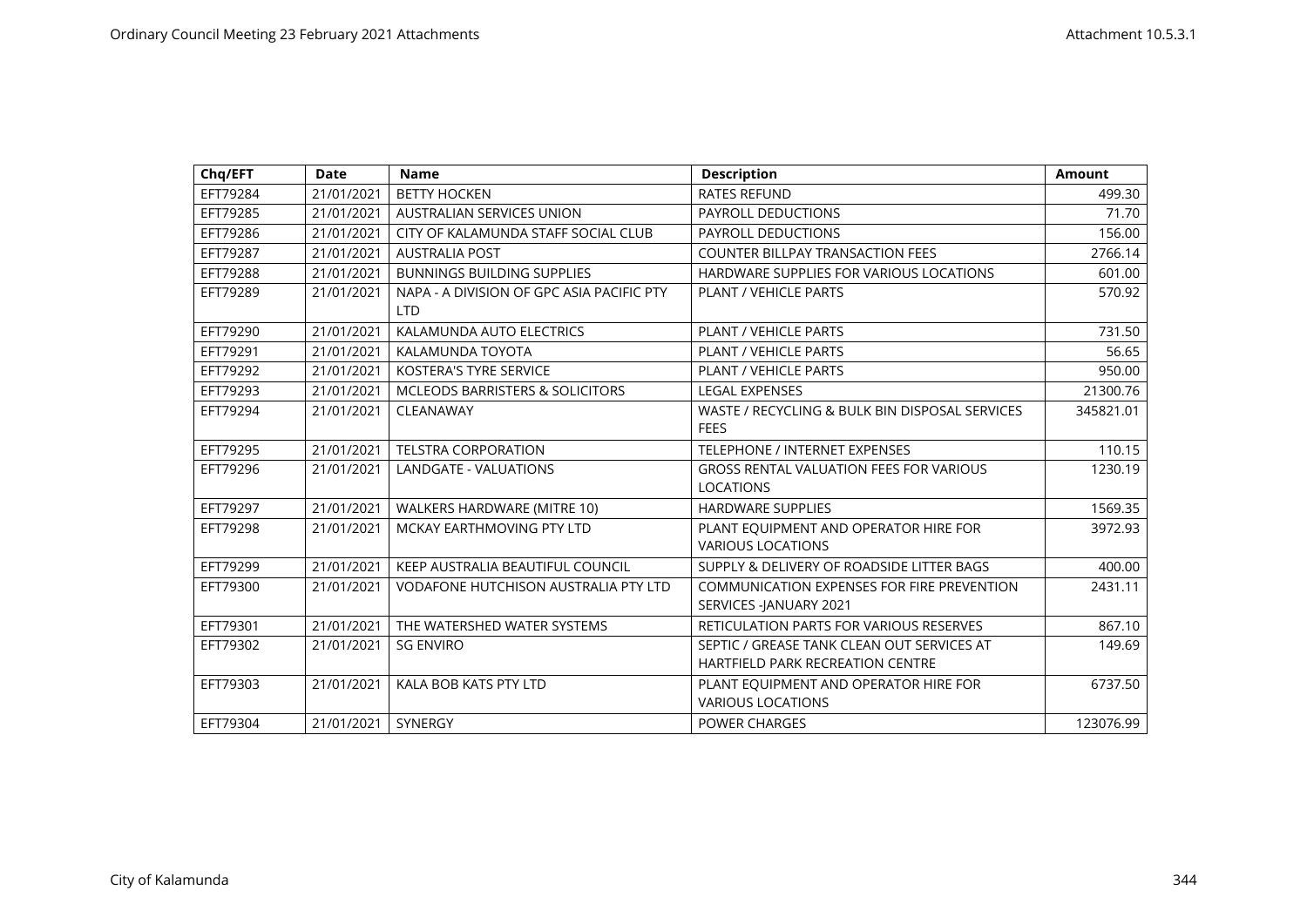| Chq/EFT  | <b>Date</b> | <b>Name</b>                                                          | <b>Description</b>                                                                                                                                      | <b>Amount</b> |
|----------|-------------|----------------------------------------------------------------------|---------------------------------------------------------------------------------------------------------------------------------------------------------|---------------|
| EFT79305 | 21/01/2021  | STEWART & HEATON CLOTHING CO PTY LTD                                 | FIRE PROTECTION WEAR / SUPPLIES                                                                                                                         | 967.47        |
| EFT79306 | 21/01/2021  | <b>GRONBEK SECURITY</b>                                              | SECURITY KEY SERVICES TO VARIOUS LOCATIONS                                                                                                              | 17173.15      |
| EFT79307 | 21/01/2021  | <b>WESTSIDE FIRE SERVICES</b>                                        | TESTING AND INSPECTION OF FIRE EOUIPMENT /<br><b>SUPPLIES</b>                                                                                           | 286.00        |
| EFT79308 | 21/01/2021  | <b>BRICK CONCEPTS</b>                                                | CROSSOVER MAINTENANCE / REPAIRS FOR VARIOUS<br><b>LOCATIONS</b>                                                                                         | 1408.00       |
| EFT79309 | 21/01/2021  | <b>LO-GO APPOINTMENTS</b>                                            | HIRE OF TEMPORARY STAFF FOR DEPOT / ADMIN                                                                                                               | 2046.53       |
| EFT79310 | 21/01/2021  | AIR LIQUIDE WA PTY LTD                                               | SUPPLY OF GAS CYLINDER REFILLS AND RENTAL FEES                                                                                                          | 165.74        |
| EFT79311 | 21/01/2021  | KALAMUNDA & DISTRICTS HISTORICAL<br><b>SOCIETY</b>                   | CONSIGNMENT SUPPLIER - ZIG ZAG CULTURAL CENTRE<br>$-01/12/20 - 31/12/20$                                                                                | 117.95        |
| EFT79312 | 21/01/2021  | <b>WALLISTON PRIMARY SCHOOL</b>                                      | <b>HALL BOND REFUND</b>                                                                                                                                 | 400.00        |
| EFT79313 | 21/01/2021  | KALAMUNDA PRIMARY SCHOOL                                             | <b>HALL BOND REFUND</b>                                                                                                                                 | 400.00        |
| EFT79314 | 21/01/2021  | <b>BOLLIG DESIGN GROUP</b>                                           | ARCHITECTURAL SERVICES FOR THE KALAMUNDA<br>COMMUNITY CENTRE - VARIATION TO CONTRACT -<br><b>ELECTRICAL</b>                                             | 2035.00       |
| EFT79315 | 21/01/2021  | OCE CORPORATE PTY LTD - OFFICE CLEANING<br><b>EXPERTS</b>            | CLEANING SERVICES / CONSUMABLES FOR VARIOUS<br><b>LOCATIONS</b>                                                                                         | 3362.57       |
| EFT79316 | 21/01/2021  | DEVELOPMENT ENGINEERING CONSULTANTS<br>PTY LTD                       | CONSULTING FEES - MADDINGTON, KENWICK<br>STRATEGIC EMPLOYMENT AREA - LOT 56 COURTNEY<br>PLACE WATTLE GROVE - DRAINAGE IMPROVEMENT<br><b>COST REVIEW</b> | 5483.50       |
| EFT79317 | 21/01/2021  | HELEN ARMSTRONG & ASSOCIATES (T/AS<br><b>WAXING LYRICAL CANDLES)</b> | CONSIGNMENT SUPPLIER - ZIG ZAG CULTURAL CENTRE<br>$-01/12/20 - 31/12/20$                                                                                | 36.40         |
| EFT79318 | 21/01/2021  | <b>COMMISSIONER OF POLICE</b>                                        | <b>VOLUNTEER POLICE CHECKS FOR NOVEMBER 2020</b>                                                                                                        | 16.70         |
| EFT79319 | 21/01/2021  | KALAMUNDA PLUMBING                                                   | PLUMBING REPAIRS / MAINTENANC FOR VARIOUS<br><b>LOCATIONS</b>                                                                                           | 3264.00       |
| EFT79320 | 21/01/2021  | <b>HAWLEY'S BOBCAT SERVICE</b>                                       | PLANT EQUIPMENT AND OPERATOR HIRE FOR<br><b>VARIOUS LOCATIONS</b>                                                                                       | 5444.19       |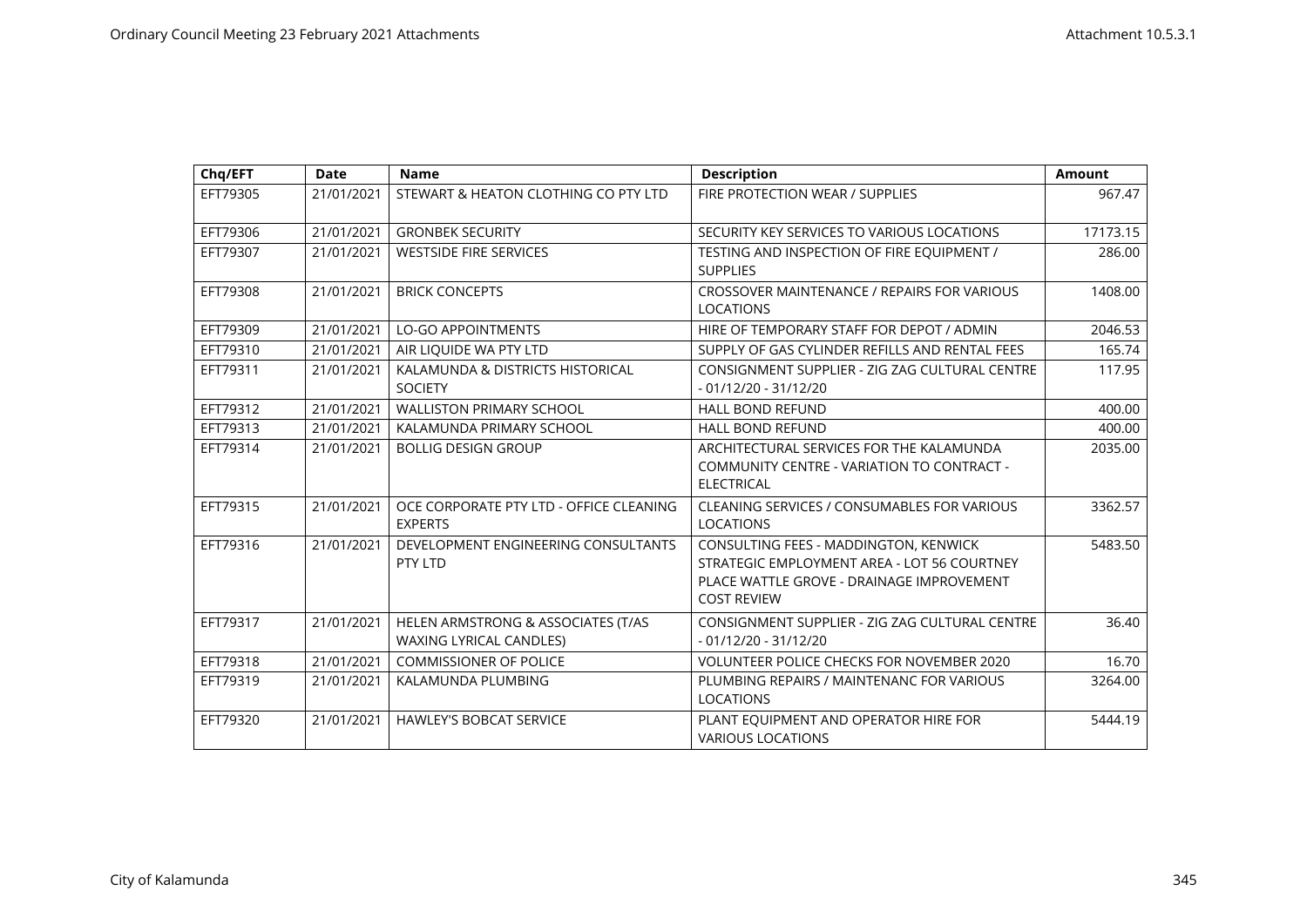| Chq/EFT  | <b>Date</b> | <b>Name</b>                                                  | <b>Description</b>                                                            | <b>Amount</b> |
|----------|-------------|--------------------------------------------------------------|-------------------------------------------------------------------------------|---------------|
| EFT79321 | 21/01/2021  | LOCAL GOVERNMENT PROFESSIONALS<br>AUSTRALIA (WA DIVISION)    | 2020-2021 MEMBERSHIP SUBSCRIPTION FEES FOR A<br><b>STAFF MEMBER</b>           | 531.00        |
| EFT79322 | 21/01/2021  | <b>JOANNE LEITH</b>                                          | CONSIGNMENT SUPPLIER - ZIG ZAG CULTURAL CENTRE<br>$-01/12/20 - 31/12/20$      | 5.60          |
| EFT79323 | 21/01/2021  | AMEREX FIRE (WA) (E FIRE AND SAFETY)                         | FIRE EQUIPMENT MAINTENANCE FOR VARIOUS<br><b>LOCATIONS</b>                    | 477.40        |
| EFT79324 | 21/01/2021  | <b>HILL TOP GROUP PTY</b>                                    | CONTRACTOR BUILDING MAINTENANCE FOR MAAMBA<br>ROAD BRIDGE WATTLE GROVE        | 7669.70       |
| EFT79325 | 21/01/2021  | INSTITUTE OF PUBLIC WORKS ENGINEERING<br><b>AUSTRALIA WA</b> | LEVEL 2 CORPORATE MEMBERSHIP RENEWAL FEE<br>01/01/21 - 31/12/21               | 2500.00       |
| EFT79326 | 21/01/2021  | KALAMUNDA PERFORMERS                                         | REFUNDABLE BOND FOR HIRE OF SCOTT RESERVE FOR<br>HIGH WYCOMBE CHRISTMAS PARTY | 1000.00       |
| EFT79327 | 21/01/2021  | <b>MOIRA A COURT</b>                                         | CONSIGNMENT SUPPLIER - ZIG ZAG CULTURAL CENTRE<br>$-01/12/20 - 31/12/20$      | 10.50         |
| EFT79328 | 21/01/2021  | HAYS SPECIALIST RECRUITMENT (AUSTRALIA)<br>PTY LTD           | HIRE OF TEMPORARY STAFF FOR ADMIN / DEPOT                                     | 30191.37      |
| EFT79329 | 21/01/2021  | AUTO ONE KALAMUNDA                                           | PLANT / VEHICLE PARTS                                                         | 37.00         |
| EFT79330 | 21/01/2021  | WEST AUSTRALIAN NEWSPAPERS HOLDINGS<br><b>LTD</b>            | ZIG ZAG GALLERY EXHIBITION PROMOTION<br><b>ADVERTISING</b>                    | 168.30        |
| EFT79331 | 21/01/2021  | KANYANA WILDLIFE REHABILITION CENTRE<br><b>INC</b>           | CONSIGNMENT SUPPLIER - ZIG ZAG CULTURAL CENTRE<br>$-01/12/20 - 31/12/20$      | 429.60        |
| EFT79332 | 21/01/2021  | DEPARTMENT OF TRANSPORT                                      | DISCLOSURE OF INFORMATION FOR THE MONTH OF<br>DECEMBER 2020                   | 68.00         |
| EFT79333 | 21/01/2021  | PICKERING BROOK HERITAGE GROUP                               | CONSIGNMENT SUPPLIER - ZIG ZAG CULTURAL CENTRE<br>- 01/12/20 - 31/12/20       | 14.00         |
| EFT79334 | 21/01/2021  | MIRACLE RECREATION EQUIPMENT                                 | SWING REPAIRS AT RANGEVIEW PARK                                               | 99.00         |
| EFT79335 | 21/01/2021  | OFFICEWORKS SUPERSTORES PTY LTD                              | OFFICE SUPPLIES / STATIONERY FOR VARIOUS<br><b>LOCATIONS</b>                  | 24.85         |
| EFT79336 | 21/01/2021  | <b>UNA BELL</b>                                              | SALE OF ARTWORK - SEASONS EXHIBITION                                          | 2013.20       |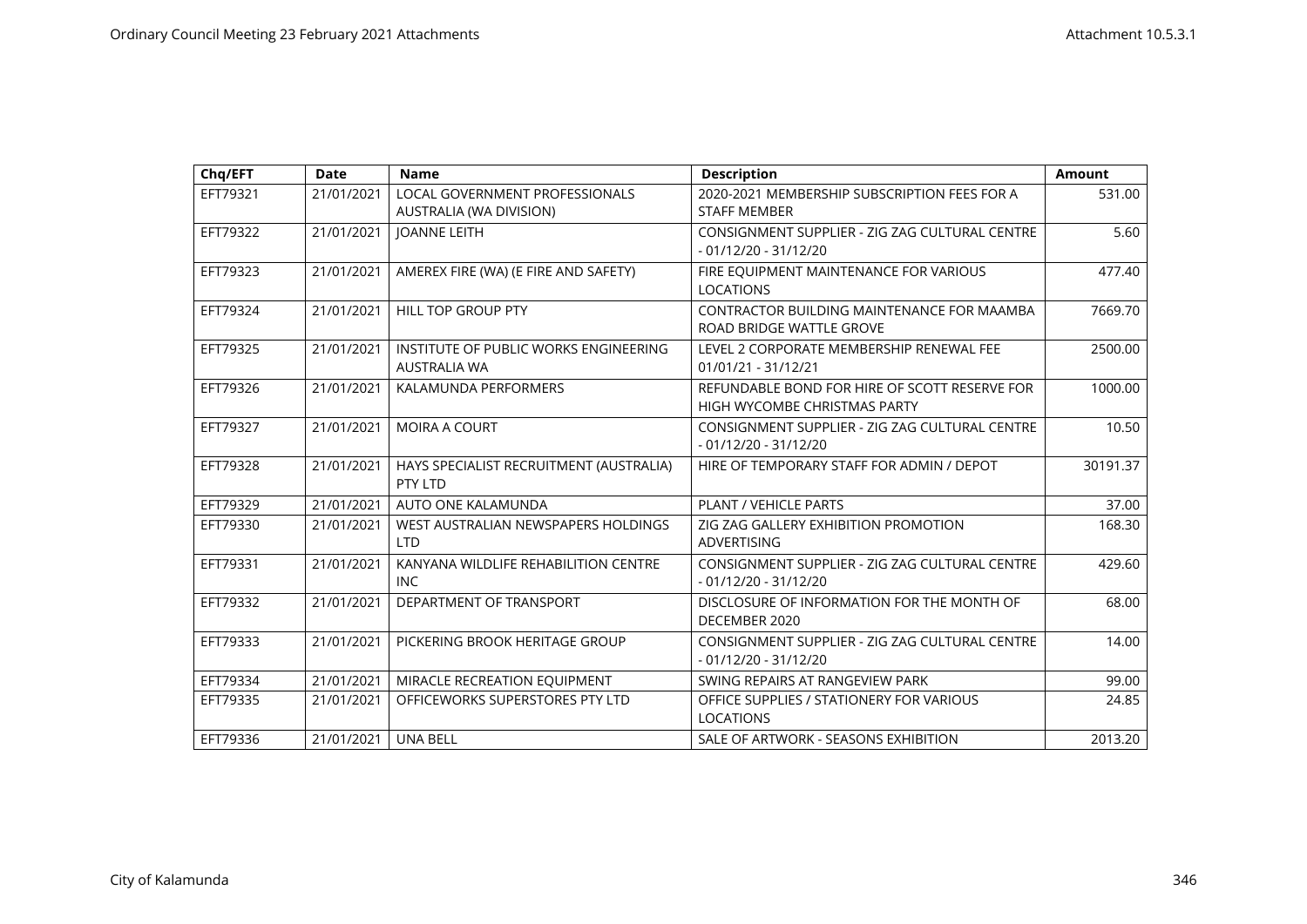| Chq/EFT  | <b>Date</b> | <b>Name</b>                                      | <b>Description</b>                                                       | <b>Amount</b> |
|----------|-------------|--------------------------------------------------|--------------------------------------------------------------------------|---------------|
| EFT79337 | 21/01/2021  | WOOLWORTHS GROUP LIMITED                         | <b>GROCERY SUPPLIES</b>                                                  | 262.30        |
| EFT79338 | 21/01/2021  | FORRESTFIELD TENNIS CLUB (INC)                   | FORRESTFIELD TENNIS CLUB HIRE FEES FROM                                  | 16.00         |
|          |             |                                                  | HARTFIELD PARK RECREATION CENTRE 01/12/20 -                              |               |
|          |             |                                                  | 31/12/20                                                                 |               |
| EFT79339 | 21/01/2021  | <b>EASTERN REGION SECURITY</b>                   | SECURITY SERVICES TO VARIOUS LOCATIONS                                   | 6914.59       |
| EFT79340 | 21/01/2021  | <b>GLENDA DAWN CHARLTON (PODIATRY)</b>           | PODIATRY SERVICES AT JACK HEALEY CENTRE                                  | 1361.35       |
| EFT79341 | 21/01/2021  | <b>TOM CAIRNS</b>                                | CONSIGNMENT SUPPLIER - ZIG ZAG CULTURAL CENTRE<br>$-01/12/20 - 31/12/20$ | 8.40          |
| EFT79342 | 21/01/2021  | <b>SHIRLEY SPENCER</b>                           | CONSIGNMENT SUPPLIER - ZIG ZAG CULTURAL CENTRE<br>$-01/12/20 - 31/12/20$ | 154.70        |
| EFT79343 | 21/01/2021  | HARVEY NORMAN AV/IT SUPERSTORE<br><b>MIDLAND</b> | ELECTRICAL / COMPUTER SUPPLIES                                           | 688.00        |
| EFT79344 | 21/01/2021  | <b>ANNE O'LEARY</b>                              | CONSIGNMENT SUPPLIER - ZIG ZAG CULTURAL CENTRE<br>$-01/12/20 - 31/12/20$ | 30.80         |
| EFT79345 | 21/01/2021  | <b>GUMNUTS &amp; LAVENDER</b>                    | CONSIGNMENT SUPPLIER - ZIG ZAG CULTURAL CENTRE                           | 44.10         |
|          |             |                                                  | $-01/12/20 - 31/12/20$                                                   |               |
| EFT79346 | 21/01/2021  | <b>JANINE SLEE</b>                               | ROOM HIRE BOND REFUND                                                    | 200.00        |
| EFT79347 | 21/01/2021  | <b>CHRISTINE VITLER</b>                          | CONSIGNMENT SUPPLIER - ZIG ZAG CULTURAL CENTRE                           | 6.30          |
|          |             |                                                  |                                                                          |               |
| EFT79348 | 21/01/2021  | <b>BEAVER TREE SERVICES</b>                      | <b>GENERAL TREE SERVICES / UNDER POWERLINES</b>                          | 12210.00      |
|          |             |                                                  | PRUNING FOR VARIOUS LOCATIONS                                            |               |
| EFT79349 | 21/01/2021  | <b>WEST-SURE GROUP PTY LTD</b>                   | CASH IN TRANSIT - DECEMBER 2020                                          | 1464.38       |
| EFT79350 | 21/01/2021  | <b>KARIN HOTCHKIN</b>                            | CONSIGNMENT SUPPLIER - ZIG ZAG CULTURAL CENTRE                           | 27.65         |
|          |             |                                                  | $-01/12/20 - 31/12/20$                                                   |               |
| EFT79351 | 21/01/2021  | <b>ALISON MULCAHY</b>                            | CONSIGNMENT SUPPLIER - ZIG ZAG CULTURAL CENTRE                           | 94.50         |
|          |             |                                                  | $-01/12/20 - 31/12/20$                                                   |               |
| EFT79352 | 21/01/2021  | THE GOOD GUYS                                    | <b>ELECTRICAL SUPPLIES</b>                                               | 704.00        |
| EFT79353 | 21/01/2021  | SONIA SPEIGHT                                    | CONSIGNMENT SUPPLIER - ZIG ZAG CULTURAL CENTRE                           | 92.40         |
|          |             |                                                  | $-01/12/20 - 31/12/20$                                                   |               |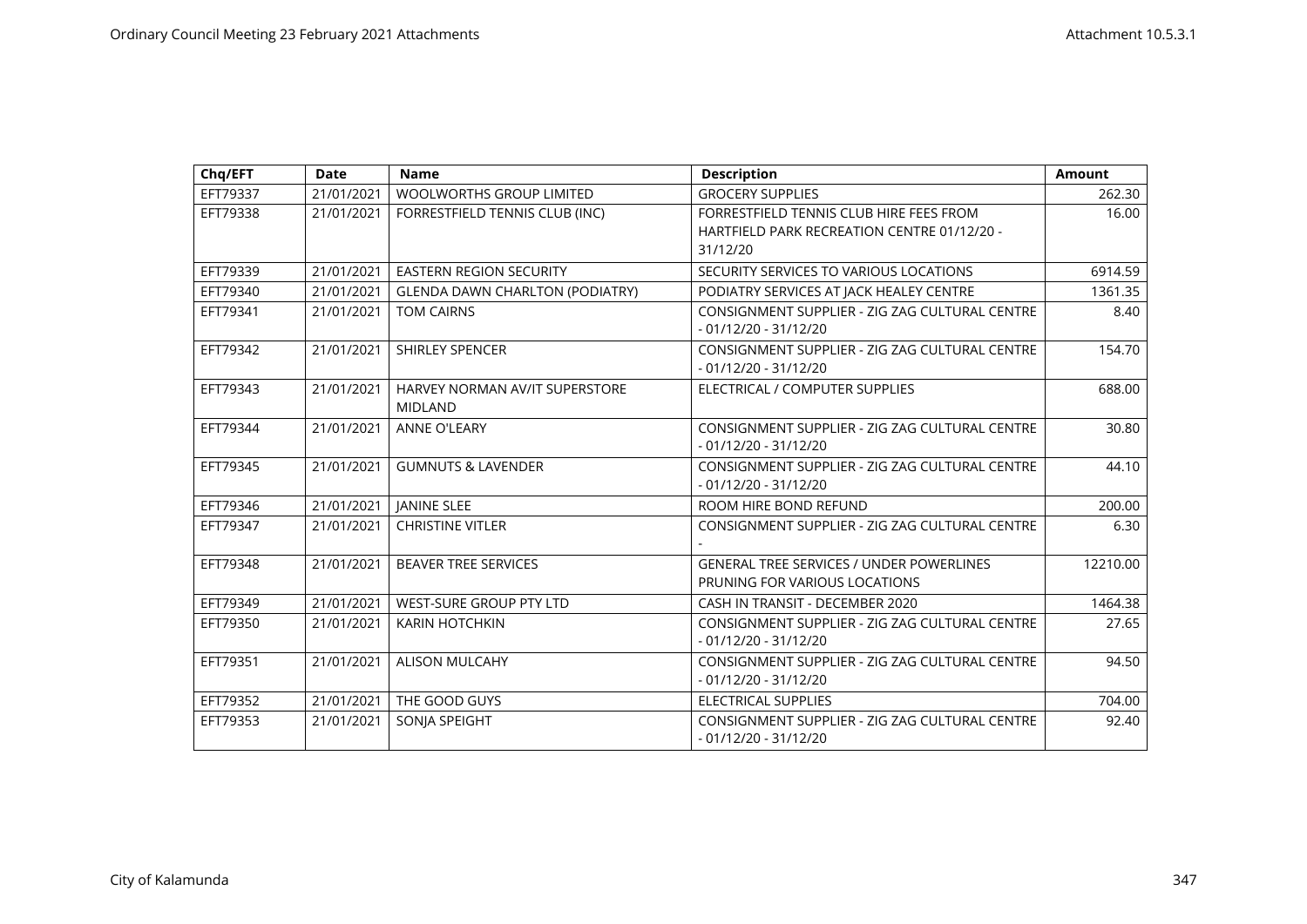| Chq/EFT  | <b>Date</b> | <b>Name</b>                                 | <b>Description</b>                                                                                                                                                          | <b>Amount</b> |
|----------|-------------|---------------------------------------------|-----------------------------------------------------------------------------------------------------------------------------------------------------------------------------|---------------|
| EFT79354 | 21/01/2021  | THE PETAL PRESS                             | CONSIGNMENT SUPPLIER - ZIG ZAG CULTURAL CENTRE<br>$-01/12/20 - 31/12/20$                                                                                                    | 48.58         |
| EFT79355 | 21/01/2021  | <b>BOONADOO</b>                             | CONSIGNMENT SUPPLIER - ZIG ZAG CULTURAL CENTRE<br>$-01/12/20 - 31/12/20$                                                                                                    | 98.00         |
| EFT79356 | 21/01/2021  | <b>CLAIRE O'NEILL - CLAIRE'S EMBROIDERY</b> | CONSIGNMENT SUPPLIER - ZIG ZAG CULTURAL CENTRE<br>$-01/12/20 - 31/12/20$                                                                                                    | 54.60         |
| EFT79357 | 21/01/2021  | <b>LINDA STONES</b>                         | CONSIGNMENT SUPPLIER - ZIG ZAG CULTURAL CENTRE<br>$-01/12/20 - 31/12/20$                                                                                                    | 115.50        |
| EFT79358 | 21/01/2021  | PETER FALCONER                              | CONSIGNMENT SUPPLIER - ZIG ZAG CULTURAL CENTRE<br>$-01/12/20 - 31/12/20$                                                                                                    | 32.20         |
| EFT79359 | 21/01/2021  | <b>JANICE PITTMAN</b>                       | CONSIGNMENT SUPPLIER - ZIG ZAG CULTURAL CENTRE<br>$-01/12/20 - 31/12/20$                                                                                                    | 30.80         |
| EFT79360 | 21/01/2021  | REMONDIS AUSTRALIA PTY LTD                  | COLLECTION AND RECYCLING OF CARDBOARD AT<br><b>WALLISTON TRANSFER STATION</b>                                                                                               | 2403.50       |
| EFT79361 | 21/01/2021  | <b>MARY FORWARD</b>                         | CONSIGNMENT SUPPLIER - ZIG ZAG CULTURAL CENTRE<br>$-01/12/20 - 31/12/20$                                                                                                    | 98.00         |
| EFT79362 | 21/01/2021  | <b>FOXTEL</b>                               | MONTHLY SUBSCRIPTION FEE FOR JANUARY 2021                                                                                                                                   | 210.00        |
| EFT79363 | 21/01/2021  | <b>KALAMUNDA ELECTRICS</b>                  | ELECTRICAL REPAIRS / MAINTENANCE FOR VARIOUS<br>LOCATIONS, SUPPLY & INSTALL NEW SWITCHBOARD IN<br>ADMIN & DISCONNECT IRRIGATION PUMP & INSTALL<br>NEW ONE AT HARTFIELD PARK | 88303.21      |
| EFT79364 | 21/01/2021  | THE ARTFUL FLOWE - FELICIA LOWE             | CONSIGNMENT SUPPLIER - ZIG ZAG CULTURAL CENTRE                                                                                                                              | 158.90        |
| EFT79365 | 21/01/2021  | AAAC TOWING PTY LTD                         | <b>TOWING SERVICES FEES</b>                                                                                                                                                 | 759.00        |
| EFT79366 | 21/01/2021  | <b>DAVID GREEN</b>                          | CONSIGNMENT SUPPLIER - ZIG ZAG CULTURAL CENTRE<br>$-01/12/20 - 31/12/20$                                                                                                    | 99.75         |
| EFT79367 | 21/01/2021  | <b>CAESAR PEREIRA</b>                       | <b>HALL &amp; KEY BOND REFUND</b>                                                                                                                                           | 1050.00       |
| EFT79368 | 21/01/2021  | <b>SANDRA A HALL</b>                        | CONSIGNMENT SUPPLIER - ZIG ZAG CULTURAL CENTRE<br>$-01/12/20 - 31/12/20$                                                                                                    | 15.05         |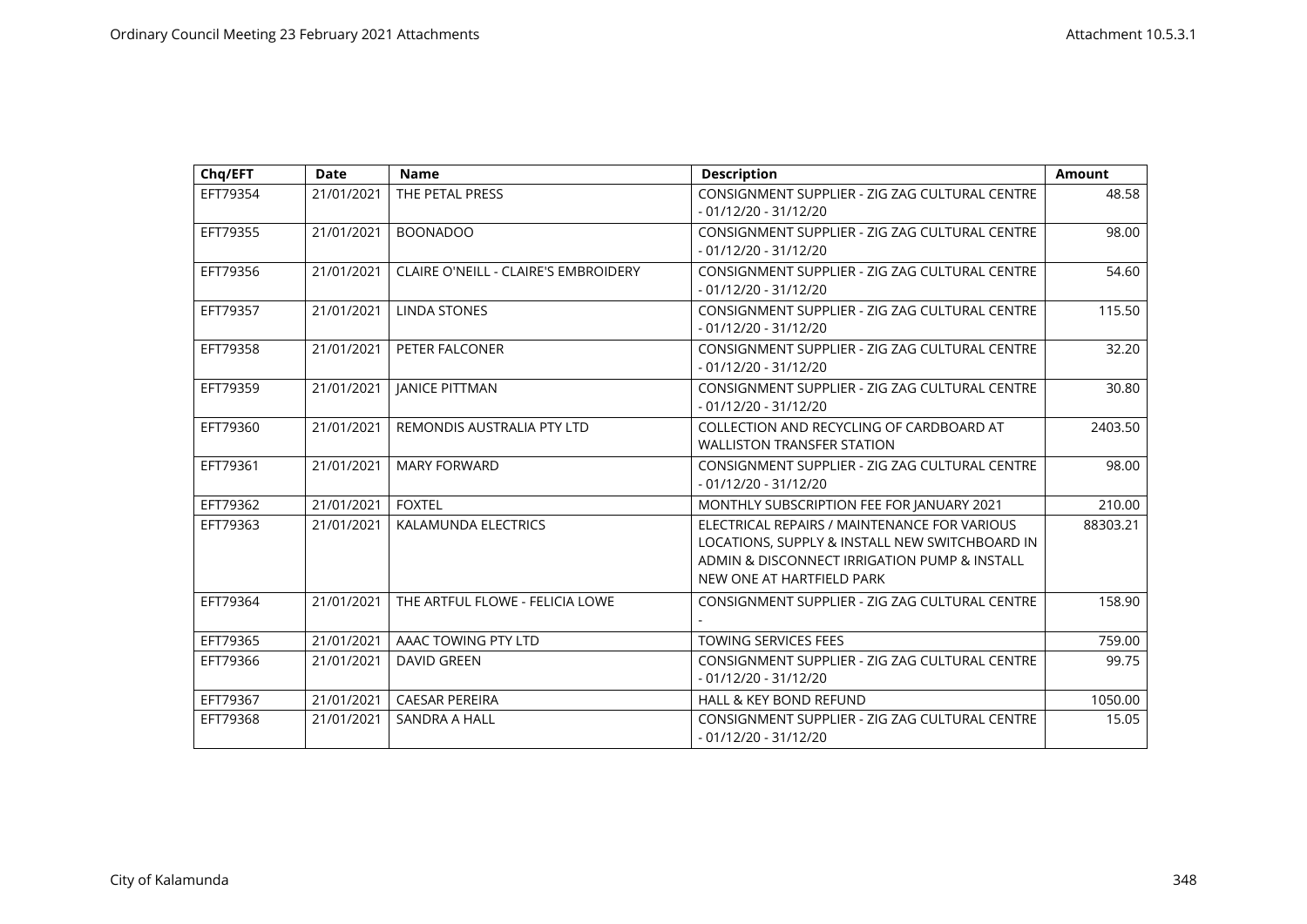| Chq/EFT  | <b>Date</b> | <b>Name</b>                                        | <b>Description</b>                                                                                                                                      | <b>Amount</b> |
|----------|-------------|----------------------------------------------------|---------------------------------------------------------------------------------------------------------------------------------------------------------|---------------|
| EFT79369 | 21/01/2021  | DFP RECRUITMENT SERVICES PTY LTD                   | HIRE OF TEMPORARY STAFF FOR DEPOT / ADMIN                                                                                                               | 2695.61       |
| EFT79370 | 21/01/2021  | <b>MAVIS PASKULICH</b>                             | CONSIGNMENT SUPPLIER - ZIG ZAG CULTURAL CENTRE<br>$-01/12/20 - 31/12/20$                                                                                | 198.80        |
| EFT79371 | 21/01/2021  | <b>RUSSELL BELL</b>                                | SALE OF ARTWORK - SEASONS EXHIBITION                                                                                                                    | 2079.00       |
| EFT79372 | 21/01/2021  | SPARKS REFRIGERATION AND<br><b>AIRCONDITIONING</b> | DEGASSING OF FRIDGES, FREEZERS AND AIR<br>CONDITIONERS AT WALLISTON TRANSFER STATION -<br>12/01/21 - DEGASSED 96 FRIDGES & 21<br><b>AIRCONDITIONERS</b> | 1093.95       |
| EFT79373 | 21/01/2021  | OFF PEN PUBLISHING - BETH BAKER                    | CONSIGNMENT SUPPLIER - ZIG ZAG CULTURAL CENTRE<br>$-01/12/20 - 31/12/20$                                                                                | 21.14         |
| EFT79374 | 21/01/2021  | <b>BALLIGART - HELEN LOCK</b>                      | CONSIGNMENT SUPPLIER - ZIG ZAG CULTURAL CENTRE<br>$-01/12/20 - 31/12/20$                                                                                | 123.90        |
| EFT79375 | 21/01/2021  | PETER WEBB                                         | CONSIGNMENT SUPPLIER - ZIG ZAG CULTURAL CENTRE<br>$-01/12/20 - 31/12/20$                                                                                | 42.00         |
| EFT79376 | 21/01/2021  | <b>IRENE YOUNG</b>                                 | CONSIGNMENT SUPPLIER - ZIG ZAG CULTURAL CENTRE<br>$-01/12/20 - 31/12/20$                                                                                | 1.40          |
| EFT79377 | 21/01/2021  | <b>LINDA RAPHAEL</b>                               | CONSIGNMENT SUPPLIER - ZIG ZAG CULTURAL CENTRE<br>- 01/12/20 - 31/12/20                                                                                 | 8.75          |
| EFT79378 | 21/01/2021  | WA APOSTOLIC FAITH MISSION INC                     | <b>HALL &amp; KEY BOND REFUND</b>                                                                                                                       | 450.00        |
| EFT79379 | 21/01/2021  | NICKY WINTER - KASZAZZ IN KALAMUNDA                | CONSIGNMENT SUPPLIER - ZIG ZAG CULTURAL CENTRE<br>$-01/12/20 - 31/12/20$                                                                                | 67.55         |
| EFT79380 | 21/01/2021  | ART BY ILANIT                                      | <b>HALL &amp; KEY BOND REFUND</b>                                                                                                                       | 250.00        |
| EFT79381 | 21/01/2021  | THE LUCKY CHARM                                    | NEWSPAPERS / MAGAZINES SUPPLIES FOR<br>KALAMUNDA LIBRARY                                                                                                | 31.00         |
| EFT79382 | 21/01/2021  | <b>HERB &amp; ESSENCE</b>                          | CONSIGNMENT SUPPLIER - ZIG ZAG CULTURAL CENTRE<br>$-01/12/20 - 31/12/20$                                                                                | 63.70         |
| EFT79383 | 21/01/2021  | <b>FRAMES OF THE FOREST</b>                        | CONSIGNMENT SUPPLIER - ZIG ZAG CULTURAL CENTRE<br>$-01/12/20 - 31/12/20$                                                                                | 27.30         |
| EFT79384 | 21/01/2021  | <b>SKATE SCULPTURE</b>                             | REPAIRS TO HIGH WYCOMBE SKATEPARK                                                                                                                       | 4906.00       |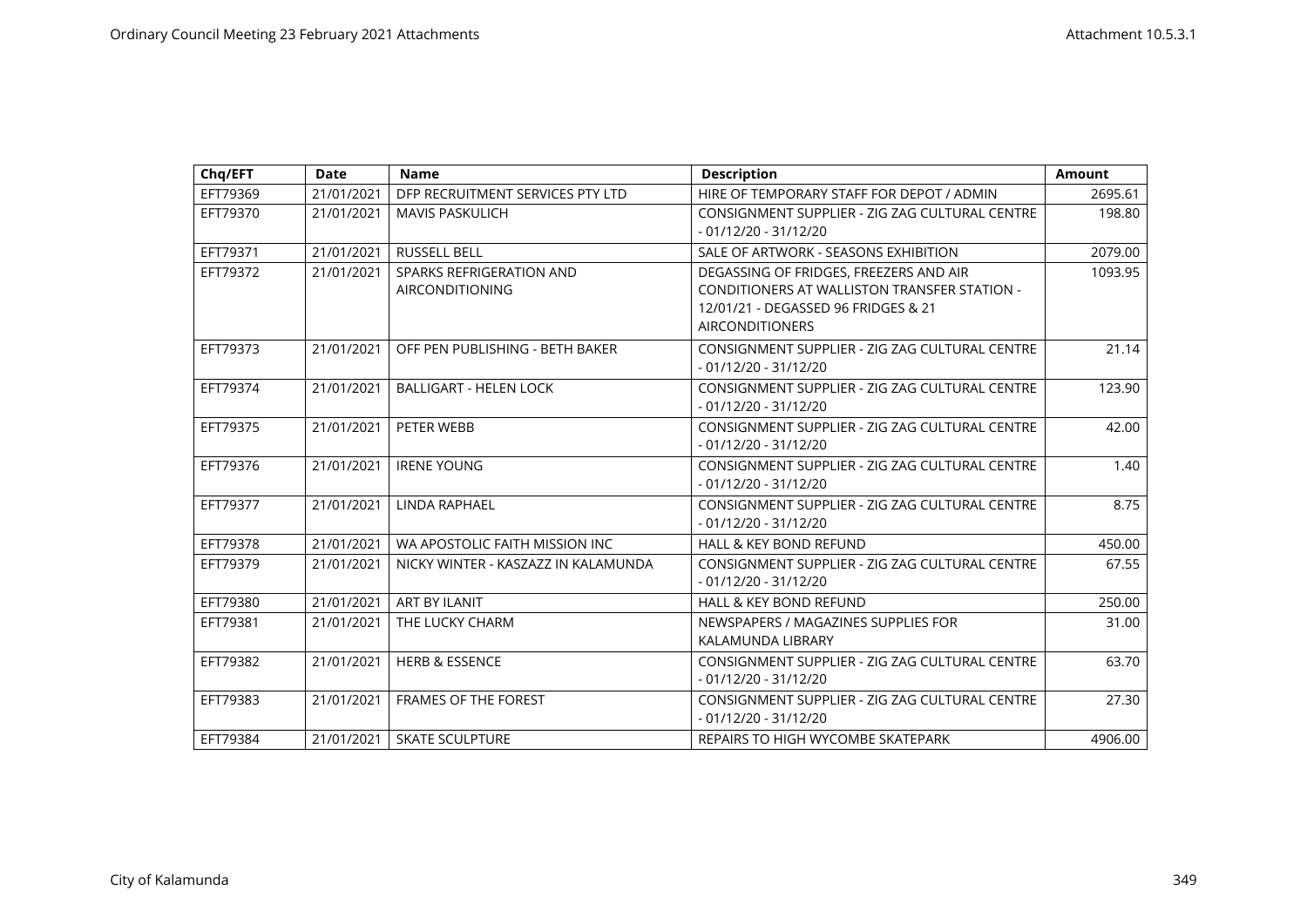| Chq/EFT  | <b>Date</b> | <b>Name</b>                                                      | <b>Description</b>                                                                              | <b>Amount</b> |
|----------|-------------|------------------------------------------------------------------|-------------------------------------------------------------------------------------------------|---------------|
| EFT79385 | 21/01/2021  | <b>SECURE PAY</b>                                                | <b>TICKET TRANSACTIONS FEES</b>                                                                 | 3.51          |
| EFT79386 | 21/01/2021  | AUS CHILL TECHNICAL SERVICES PTY LTD                             | SUPPLY AIR CONDITIONING REPAIRS AND<br>INSTALLATION TO ADMIN BUILDING                           | 1887.60       |
| EFT79387 | 21/01/2021  | <b>TREASURES OF AUSTRALIA</b>                                    | CONSIGNMENT SUPPLIER - ZIG ZAG CULTURAL CENTRE<br>$-01/12/20 - 31/12/20$                        | 60.13         |
| EFT79388 | 21/01/2021  | SPICK AND SPAN COMMERCIAL PROPERTY<br><b>MAINTENANCE PTY LTD</b> | <b>CLEANING SERVICES &amp; CONSUMABLES FOR VARIOUS</b><br><b>LOCATIONS</b>                      | 6281.59       |
| EFT79389 | 21/01/2021  | <b>DIVERSUS</b>                                                  | DIGITAL WORKPLACE PRODUCT, MAINTENANCE AND<br>SUPPORT 01/01/2021 TO 31/12/2021                  | 5500.00       |
| EFT79390 | 21/01/2021  | <b>SALLY EDMONDS ART</b>                                         | CONSIGNMENT SUPPLIER - ZIG ZAG CULTURAL CENTRE<br>$-01/12/20 - 31/12/20$                        | 16.80         |
| EFT79391 | 21/01/2021  | TERRI HILL T/A ABLAZE GLASS STUDIO                               | CONSIGNMENT SUPPLIER - ZIG ZAG CULTURAL CENTRE<br>$-01/12/20 - 31/12/20$                        | 73.50         |
| EFT79392 | 21/01/2021  | DOWSING GROUP PTY LTD                                            | SUPPLY AND LAY CONCRETE PATHWAYS,<br>MAINTENANCE AND MISC. WORKS AT VARIOUS<br><b>LOCATIONS</b> | 13657.48      |
| EFT79393 | 21/01/2021  | <b>ALASTAIR TAYLOR</b>                                           | CONSIGNMENT SUPPLIER - ZIG ZAG CULTURAL CENTRE<br>$-01/12/20 - 31/12/20$                        | 16.24         |
| EFT79394 | 21/01/2021  | SYLVANA DOUGLAS                                                  | CONSIGNMENT SUPPLIER - ZIG ZAG CULTURAL CENTRE<br>$-01/12/20 - 31/12/20$                        | 22.40         |
| EFT79395 | 21/01/2021  | <b>CITY OF PERTH BAND</b>                                        | <b>HALL BOND REFUND</b>                                                                         | 400.00        |
| EFT79396 | 21/01/2021  | A PROUD LANDMARK PTY LTD                                         | STREETSCAPE MAINTENANCE TO VARIOUS SITES AT<br><b>BIBBULMUN TERMINUS WORKS</b>                  | 22748.00      |
| EFT79397 | 21/01/2021  | <b>ENERGETIC KIDS</b>                                            | <b>HALL BOND REFUND</b>                                                                         | 400.00        |
| EFT79398 | 21/01/2021  | SERPENTINE SPRING WATER                                          | SPRING WATER SUPPLIES FOR ZIG ZAG CULTURAL<br><b>CENTRE</b>                                     | 52.50         |
| EFT79399 | 21/01/2021  | ORACLE CUSTOMER MANAGEMENT<br>SOLUTIONS PTY LTD T/AS ORACLE CMS  | ORACLE AFTER HOURS SERVICE                                                                      | 1862.48       |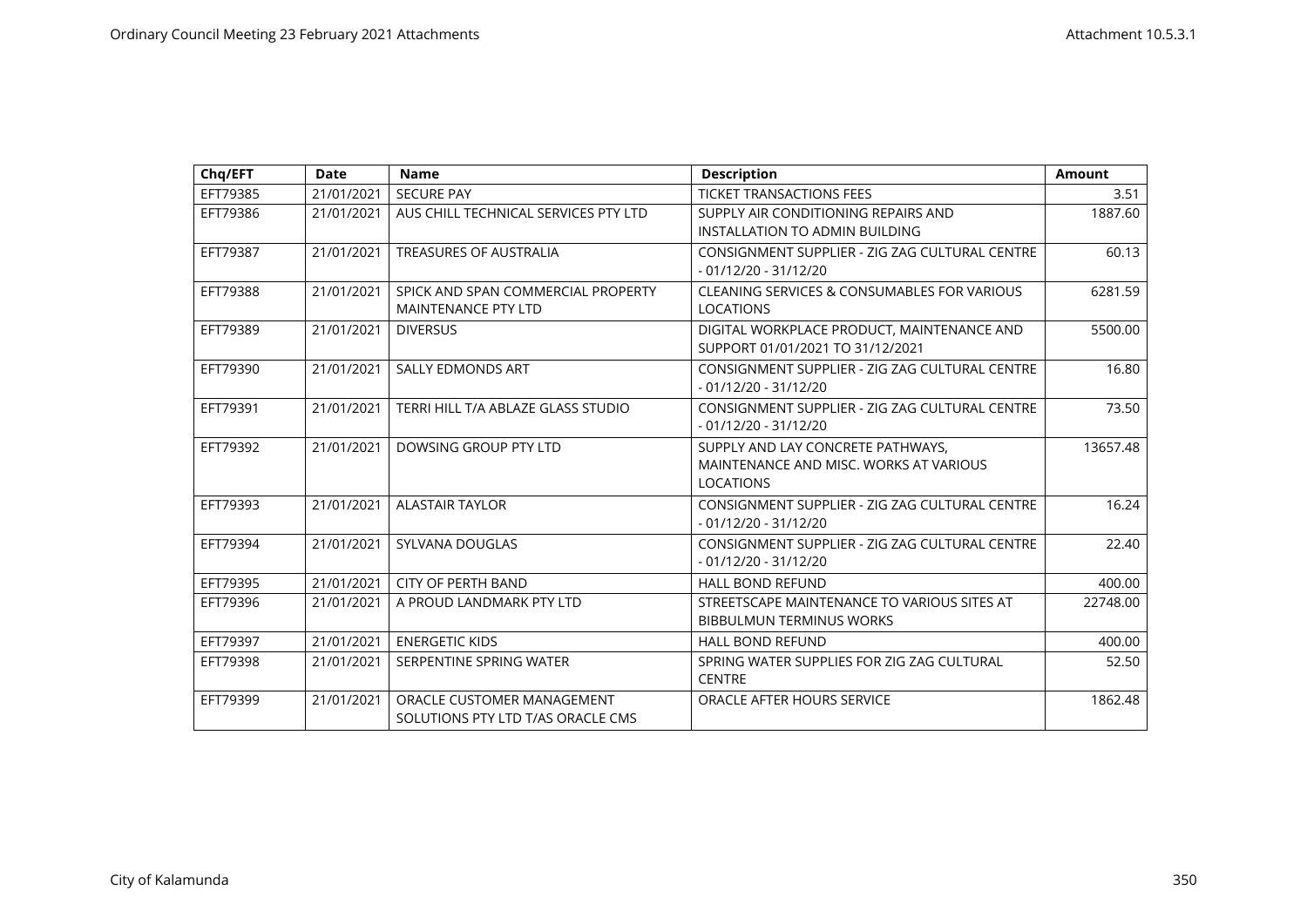| Chq/EFT  | <b>Date</b> | <b>Name</b>                                               | <b>Description</b>                                                                                         | <b>Amount</b> |
|----------|-------------|-----------------------------------------------------------|------------------------------------------------------------------------------------------------------------|---------------|
| EFT79400 | 21/01/2021  | TOWN TEAM MOVEMENT LTD                                    | FACILITATION OF COMMUNITY ENGAGEMENT AND ART<br>WORKSHOPS FOR THE HALE TO DAWSON SHARED<br>PATH PROJECT.   | 5148.00       |
| EFT79401 | 21/01/2021  | <b>MAHARI</b>                                             | CONSIGNMENT SUPPLIER - ZIG ZAG CULTURAL CENTRE<br>$-01/12/20 - 31/12/20$                                   | 141.40        |
| EFT79402 | 21/01/2021  | MERGER CONTRACTING P/L T/AS J&M<br><b>ASPHALT</b>         | SUPPLY AND INSTALL ASPHALT AND MINOR ASPHALT<br>RENEWER AT THE ENTRY OF SES RAYMOND RD<br><b>WALLISTON</b> | 5918.44       |
| EFT79403 | 21/01/2021  | <b>WALKINGTWOBYTWO</b>                                    | CONSIGNMENT SUPPLIER - ZIG ZAG CULTURAL CENTRE<br>$-01/12/20 - 31/12/20$                                   | 13.93         |
| EFT79404 | 21/01/2021  | MOVE TO INSPIRE DANCE ACADEMY                             | <b>HALL BOND REFUND</b>                                                                                    | 400.00        |
| EFT79405 | 21/01/2021  | RICHARD & JACINTA RIMINGTON                               | PART REFUND OF BUILDING APPLICATION FEE                                                                    | 441.00        |
| EFT79406 | 21/01/2021  | <b>STUDIO SHEVA</b>                                       | CONSIGNMENT SUPPLIER - ZIG ZAG CULTURAL CENTRE<br>$-01/12/20 - 31/12/20$                                   | 22.75         |
| EFT79407 | 21/01/2021  | PAULINE NICE PHOTOGRAPHY                                  | CONSIGNMENT SUPPLIER - ZIG ZAG CULTURAL CENTRE<br>$-01/12/20 - 31/12/20$                                   | 119.00        |
| EFT79408 | 21/01/2021  | HILLSHARE - ALL THINGS RECYCLED<br><b>CLOTHING MARKET</b> | <b>RESERVE BOND REFUND</b>                                                                                 | 1000.00       |
| EFT79409 | 21/01/2021  | SARAH CARLTON ART                                         | CONSIGNMENT SUPPLIER - ZIG ZAG CULTURAL CENTRE<br>$-01/12/20 - 31/12/20$                                   | 37.80         |
| EFT79410 | 21/01/2021  | <b>BRONAGH ANN MORGAN</b>                                 | <b>RATES REFUND</b>                                                                                        | 3690.84       |
| EFT79411 | 21/01/2021  | FRIENDS OF THE WESTERN SWAMP TORTOISE                     | CONSIGNMENT SUPPLIER - ZIG ZAG CULTURAL CENTRE<br>$-01/12/20 - 31/12/20$                                   | 27.30         |
| EFT79412 | 21/01/2021  | <b>ERA HOSTING</b>                                        | MONTHLY VOIP FEES FOR EMERGENCY SERVICES                                                                   | 488.43        |
| EFT79413 | 21/01/2021  | <b>STACY GARDOLL ART</b>                                  | CONSIGNMENT SUPPLIER - ZIG ZAG CULTURAL CENTRE<br>$-01/12/20 - 31/12/20$                                   | 9.66          |
| EFT79414 | 21/01/2021  | JARON WARBURTON & ANTHEA SMITH                            | REFUND DUE TO HOLIDAY PROGRAM WAS CANCELLED<br>DUE TO LOW NUMBERS                                          | 17.00         |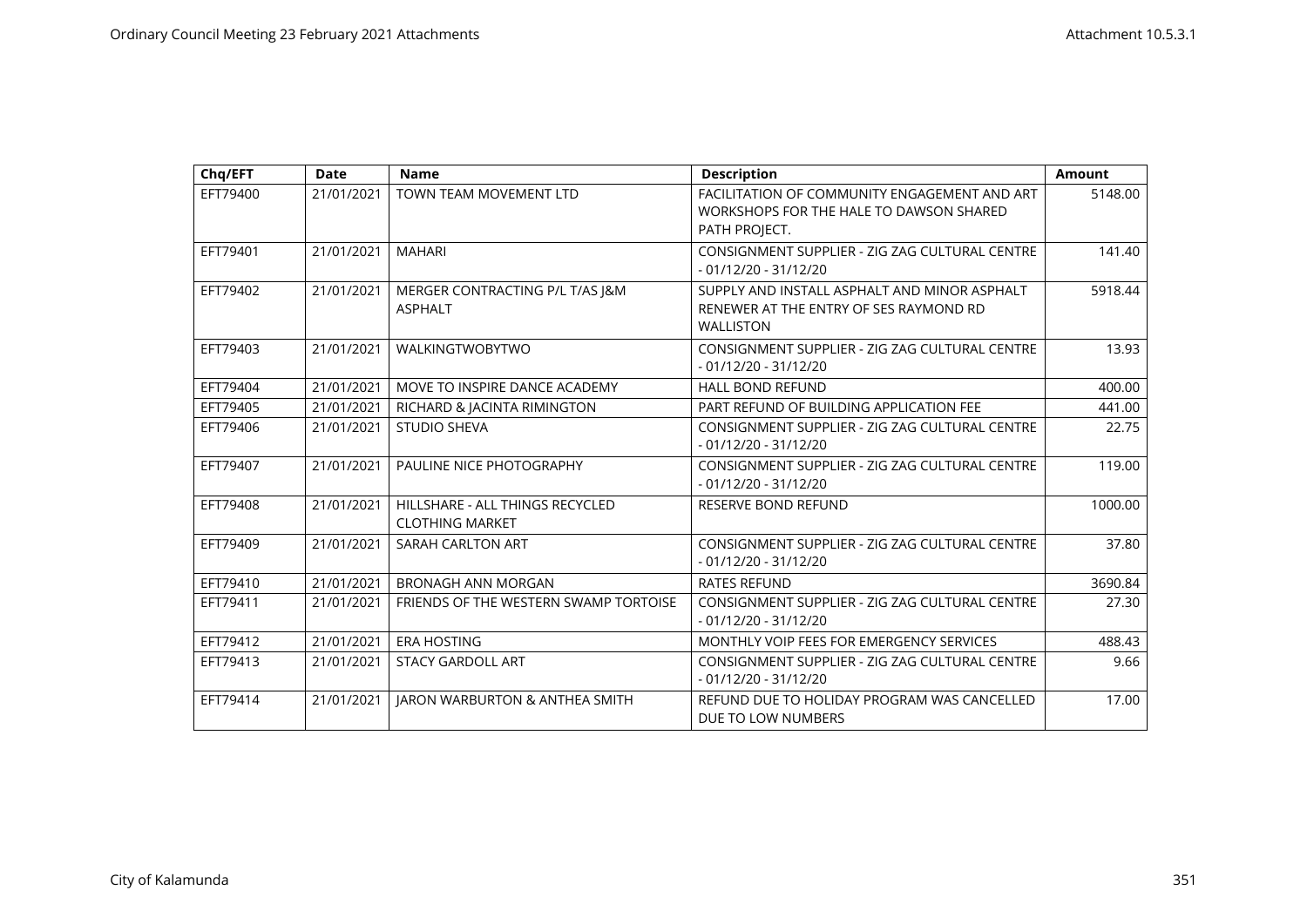| Chq/EFT  | <b>Date</b> | <b>Name</b>                           | <b>Description</b>                                                                                          | <b>Amount</b> |
|----------|-------------|---------------------------------------|-------------------------------------------------------------------------------------------------------------|---------------|
| EFT79415 | 21/01/2021  | PINDAN CONTRACTING PTY LTD            | PROGRESS CLAIM # 12 - CONSTRUCTION OF THE<br>KALAMUNDA COMMUNITY CENTRE AT JORGENSEN<br><b>PARK</b>         | 503646.04     |
| EFT79416 | 21/01/2021  | <b>CLARE JOHNSTON</b>                 | CONSIGNMENT SUPPLIER - ZIG ZAG CULTURAL CENTRE<br>$-01/12/20 - 31/12/20$                                    | 191.80        |
| EFT79417 | 21/01/2021  | <b>GLOBAL GUMNUTS &amp; NURSERY</b>   | CONSIGNMENT SUPPLIER - ZIG ZAG CULTURAL CENTRE<br>$-01/12/20 - 31/12/20$                                    | 41.93         |
| EFT79418 | 21/01/2021  | PRAGMA LAWYERS                        | <b>LEGAL EXPENSES</b>                                                                                       | 2500.00       |
| EFT79419 | 21/01/2021  | LANDSCAPE AND MAINTENANCE SOLUTIONS   | RESIDENTIAL VERGE, PASSIVE & ACTIVE RESERVES<br>MOWING SERVICES FOR DECEMBER 2020                           | 21198.10      |
| EFT79420 | 21/01/2021  | PERTH ACCESS CONTROL AND SECURITY     | MAINTENACE / REPAIRS TO CCTV & ACCESS CONTROL<br>SYSTEMS AT FORRESTFIELD & HIGH WYCOMBE<br><b>LIBRARIES</b> | 324.50        |
| EFT79421 | 21/01/2021  | MARSHALL'S WESTERN AUSTRALIAN HONEY   | CONSIGNMENT SUPPLIER - ZIG ZAG CULTURAL CENTRE<br>$-01/12/20 - 31/12/20$                                    | 174.30        |
| EFT79422 | 21/01/2021  | AQUA RESEARCH AND MONITORING SERVICES | CONSIGNMENT SUPPLIER - ZIG ZAG CULTURAL CENTRE<br>$-01/12/20 - 31/12/20$                                    | 17.50         |
| EFT79423 | 21/01/2021  | <b>SAMANTHA FOSTER</b>                | PART REFUND AS OVERCHARGED FOR A MEMBERSHIP                                                                 | 74.20         |
| EFT79424 | 21/01/2021  | <b>LEAH DESMAY</b>                    | CONSIGNMENT SUPPLIER - ZIG ZAG CULTURAL CENTRE<br>$-01/12/20 - 31/12/20$                                    | 49.00         |
| EFT79425 | 21/01/2021  | THE OLD MARKET GARDEN                 | CONSIGNMENT SUPPLIER - ZIG ZAG CULTURAL CENTRE<br>$-01/12/20 - 31/12/20$                                    | 158.90        |
| EFT79426 | 21/01/2021  | <b>SHELLEY PIANG-NEE</b>              | CONSIGNMENT SUPPLIER - ZIG ZAG CULTURAL CENTRE<br>$-01/12/20 - 31/12/20$                                    | 112.00        |
| EFT79427 | 21/01/2021  | <b>BENSON THOMPSON</b>                | BOOKING FEE REFUND DUE TO BOOKING ERROR                                                                     | 94.00         |
| EFT79428 | 27/01/2021  | <b>HART SPORT</b>                     | GYM EQUIPMENT SUPPLIES FOR HARTFIELD PARK<br><b>RECREATION CENTRE</b>                                       | 428.50        |
| EFT79429 | 27/01/2021  | THE WORKWEAR GROUP PTY LTD            | SUPPLY OF UNIFORM FOR VARIOUS STAFF MEMBERS                                                                 | 601.80        |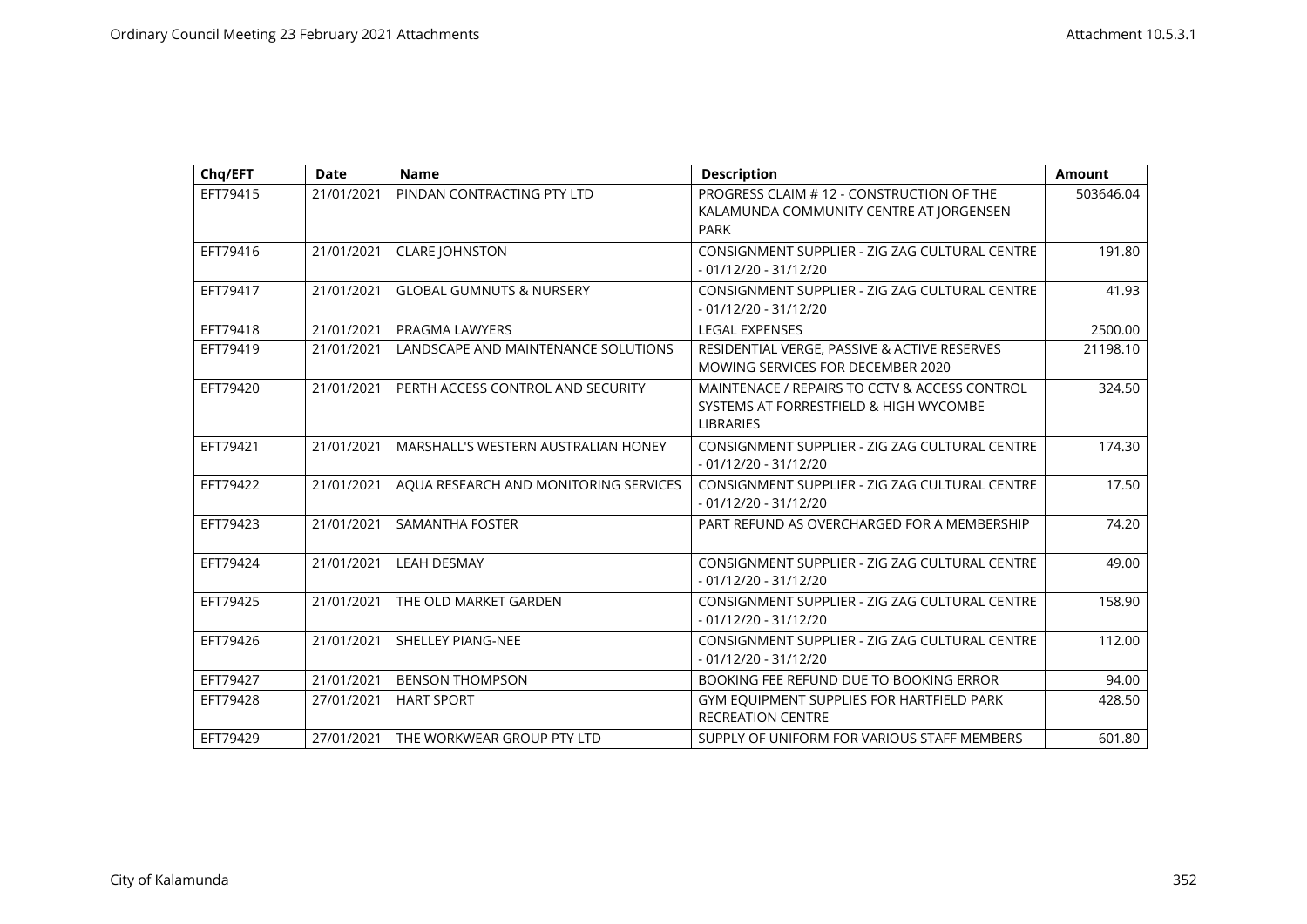| Chq/EFT  | <b>Date</b> | <b>Name</b>                                                      | <b>Description</b>                                                                                                                                     | <b>Amount</b> |
|----------|-------------|------------------------------------------------------------------|--------------------------------------------------------------------------------------------------------------------------------------------------------|---------------|
| EFT79430 | 27/01/2021  | M&M FAMILY TRUST TRADING AS CCS<br><b>STRATEGIC</b>              | CLAIM 5 - BUSINESS CASE FOR A NEW AQUATIC<br>FACILITY IN THE CITY OF KALAMUNDA                                                                         | 6600.00       |
| EFT79431 | 27/01/2021  | APPLE PTY LTD                                                    | SUPPLY & DELIVERY OF VARIOUS GOODS FOR IT<br><b>DEPARTMENT</b>                                                                                         | 1478.00       |
| EFT79432 | 27/01/2021  | PLANT FORCE INVESTMENTS PTY LTD T/AS<br><b>PLANTRITE</b>         | SUPPLY OF PLANTS FOR REVEGETATION AT<br>WOODLUPINE BROOK, MELOWAY RESERVE AND<br><b>FLEMING RESERVE</b>                                                | 1288.98       |
| EFT79433 | 27/01/2021  | <b>IMAGE EMBROIDERY</b>                                          | SUPPLY OF UNIFORM FOR VARIOUS STAFF MEMBERS                                                                                                            | 46.97         |
| EFT79434 | 27/01/2021  | SERCUL (SOUTH EAST REGIONAL CENTRE FOR<br><b>URBAN LANDCARE)</b> | WOODLUPINE WATER QUALITY MONITORING<br>PERFORMED ON THE 07/11/20                                                                                       | 2368.00       |
| EFT79435 | 27/01/2021  | <b>12D SOLUTIONS PTY LTD</b>                                     | ANNUAL MAINTENANCE ON 12D DONGLE<br>572D472384, LICENSE 4250 - 01/01/2021 - 31/12/21                                                                   | 1980.00       |
| EFT79436 | 27/01/2021  | BRADY AUSTRALIA PTY LTD T/AS SETON<br><b>AUSTRALIA</b>           | SAFETY EQUIPMENT / SUPPLIES                                                                                                                            | 247.18        |
| EFT79437 | 27/01/2021  | DETMOLD AUSTRALIA SALES PTY LTD T/AS<br>PAPER-PAK PTY LTD        | SUPPLY & DELIVERY OF VARIOUS GOODS FOR<br>KALAMUNDA LIBRARY                                                                                            | 112.20        |
| EFT79438 | 27/01/2021  | ELEMENT ADVISORY PTY LTD                                         | PROFESSIONAL PLANNING SERVICES FOR<br>FORRESTFIELD NORTH STRUCTURE PLAN                                                                                | 19766.13      |
| EFT79439 | 27/01/2021  | FERAL INVASIVE SPECIES ERADICATION<br>MANAGEMENT (FISEM)         | FOX CONTROL DECEMBER 2020 - DALE RD AREA                                                                                                               | 595.00        |
| EFT79440 | 27/01/2021  | <b>TOTALLY WORKWEAR</b>                                          | SUPPLY OF PROTECTIVE CLOTHING                                                                                                                          | 263.45        |
| EFT79441 | 27/01/2021  | DOUGLAS PARTNERS PTY LTD                                         | <b>GEOTECHNICAL INVESTIGATION AND REPORT OF</b><br>FINDINGS TO SUPPORT DETAILED DESIGN DRAWINGS<br>OF CENTRAL MALL PROJECT - CENTRAL MALL<br>KALAMUNDA | 3245.00       |
| EFT79442 | 27/01/2021  | <b>COATES HIRE OPERATIONS PTY LTD</b>                            | PLANT / EQUIPMENT HIRE                                                                                                                                 | 575.45        |
| EFT79443 | 27/01/2021  | <b>FORPARK PTY LTD</b>                                           | PLAY GROUND EQUIPMENT REPAIRS / MAINTENANCE<br>AT BILL SHAW EXERCISE EQUIPMENT                                                                         | 1140.70       |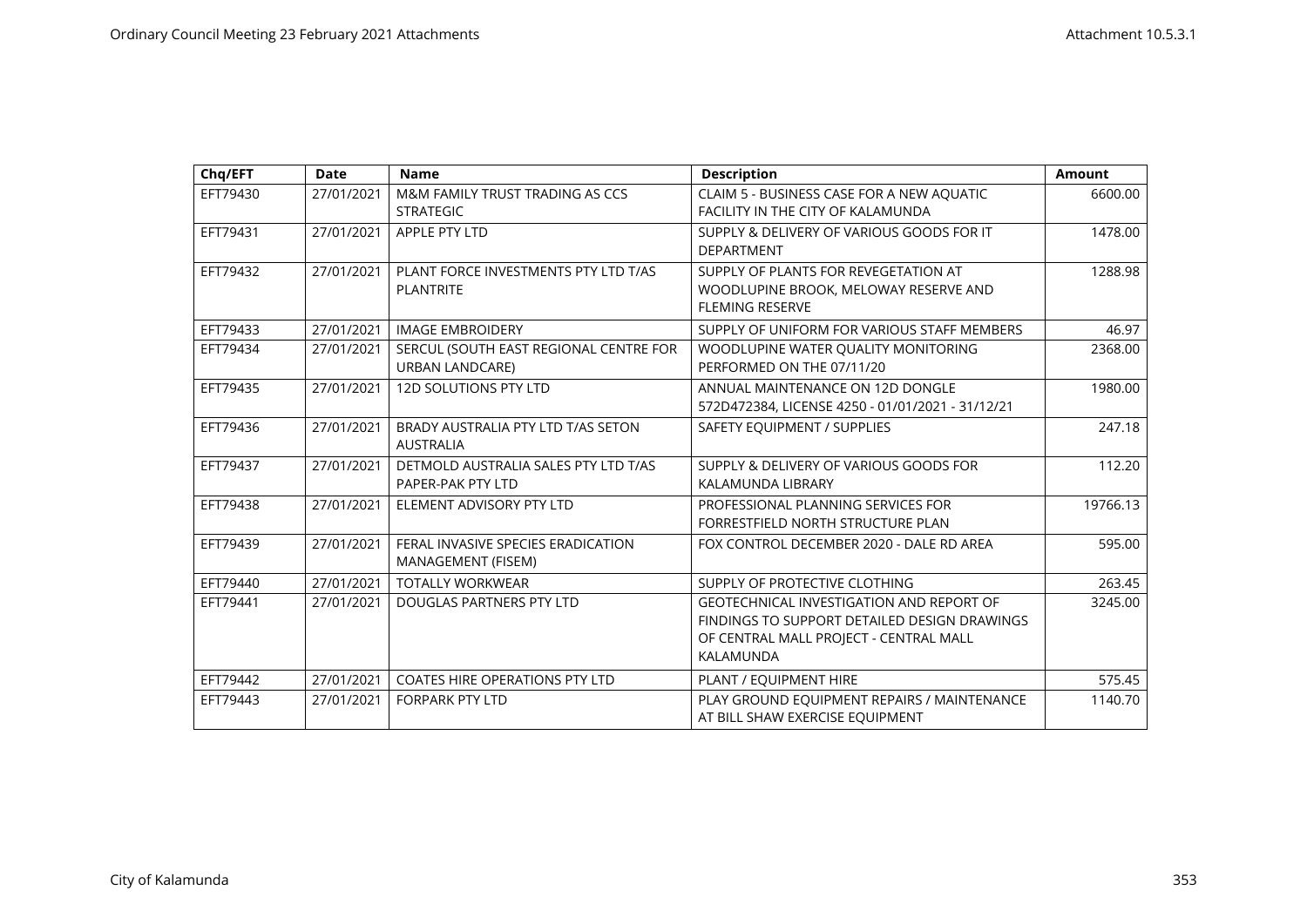| Chq/EFT  | <b>Date</b> | <b>Name</b>                                     | <b>Description</b>                                                                     | <b>Amount</b> |
|----------|-------------|-------------------------------------------------|----------------------------------------------------------------------------------------|---------------|
| EFT79444 | 27/01/2021  | WA LIBRARY SUPPLIES PTY LTD                     | SUPPLY & DELIVERY OF VARIOUS GOODS FOR<br><b>FORRESTFIELD LIBRARY</b>                  | 660.10        |
| EFT79445 | 27/01/2021  | <b>ECHO NEWSPAPER</b>                           | ADVERTISING FOR VARIOUS JOBS / EVENTS                                                  | 935.00        |
| EFT79446 | 27/01/2021  | EASTERN METROPOLITAN REGIONAL COUNCIL<br>(EMRC) | DOMESTIC / WASTE CHARGES - RED HILL TIP,<br><b>MATTRESS &amp; TIMBER DISPOSAL FEES</b> | 390492.59     |
| EFT79447 | 27/01/2021  | <b>JASON SIGNMAKERS</b>                         | SIGNAGE SUPPLIES                                                                       | 60.02         |
| EFT79448 | 27/01/2021  | <b>SYNERGY</b>                                  | <b>POWER CHARGES</b>                                                                   | 3006.34       |
| EFT79449 | 27/01/2021  | <b>ACTIMED AUSTRALIA PTY LTD</b>                | <b>MEDICAL SUPPLIES FOR PODIARTIST</b>                                                 | 914.02        |
| EFT79450 | 27/01/2021  | <b>COCKBURN CEMENT</b>                          | ROAD / FOOTPATH MATERIALS                                                              | 1090.06       |
| EFT79451 | 27/01/2021  | KALAMUNDA STATE EMERGENCY SERVICE<br>(SES)      | REIMBURSEMENT - GOODS AND SERVICES                                                     | 591.23        |
| EFT79452 | 27/01/2021  | <b>BLADON WA PTY LTD</b>                        | <b>MEMORABILIA SUPPLIES</b>                                                            | 3567.30       |
| EFT79453 | 27/01/2021  | <b>BUCHER MUNICIPAL PTY LTD</b>                 | PLANT / VEHICLE PARTS                                                                  | 1638.70       |
| EFT79454 | 27/01/2021  | <b>LIMECRETE PTY LTD</b>                        | SUPPLY OF ROAD MATERIALS FOR VARIOUS<br><b>LOCATIONS</b>                               | 446.60        |
| EFT79455 | 27/01/2021  | <b>J BLACKWOOD &amp; SON LIMITED</b>            | <b>GENERAL HARDWARE &amp; PROTECTIVE WEAR SUPPLIES</b>                                 | 4153.76       |
| EFT79456 | 27/01/2021  | APACE AID (INC) T/A APACE WA NURSERY            | SUPPLY OF PLANTS FOR REVEGETATION AT VARIOUS<br><b>RESERVES</b>                        | 1547.56       |
| EFT79457 | 27/01/2021  | CAT WELFARE SOCIETY INC                         | REHOMING OF UNCLAIMED CATS FROM POUND                                                  | 44.00         |
| EFT79458 | 27/01/2021  | THE HONDA SHOP                                  | <b>PLANT / VEHICLE PARTS</b>                                                           | 36.25         |
| EFT79459 | 27/01/2021  | D & E PARKER T/A LAWN DOCTOR                    | LAWN SERVICES FOR VARIOUS LOCATIONS                                                    | 1479.50       |
| EFT79460 | 27/01/2021  | <b>CAI FENCES</b>                               | REMOVAL OF EXISTING FENCING AT WOODLUPINE<br>RESERVE THE PROMENADE WATTLE GROVE        | 6116.00       |
| EFT79461 | 27/01/2021  | <b>MIDLAND CEMENT PRODUCTS</b>                  | PLUMBING SUPPLIES FOR VARIOUS LOCATIONS                                                | 44.00         |
| EFT79462 | 27/01/2021  | AABEL LINE MARKING                              | LINE MARKING FOR VARIOUS LOCATIONS                                                     | 955.90        |
| EFT79463 | 27/01/2021  | WA HINO SALES & SERVICE                         | PLANT / VEHICLE PARTS                                                                  | 595.09        |
| EFT79464 | 27/01/2021  | PRISM PTY LTD T/A VIGIL ANTISLIP                | VARIOUS ANTISLIP PRODUCTS FOR OPERATIONS<br><b>CENTRE</b>                              | 3016.89       |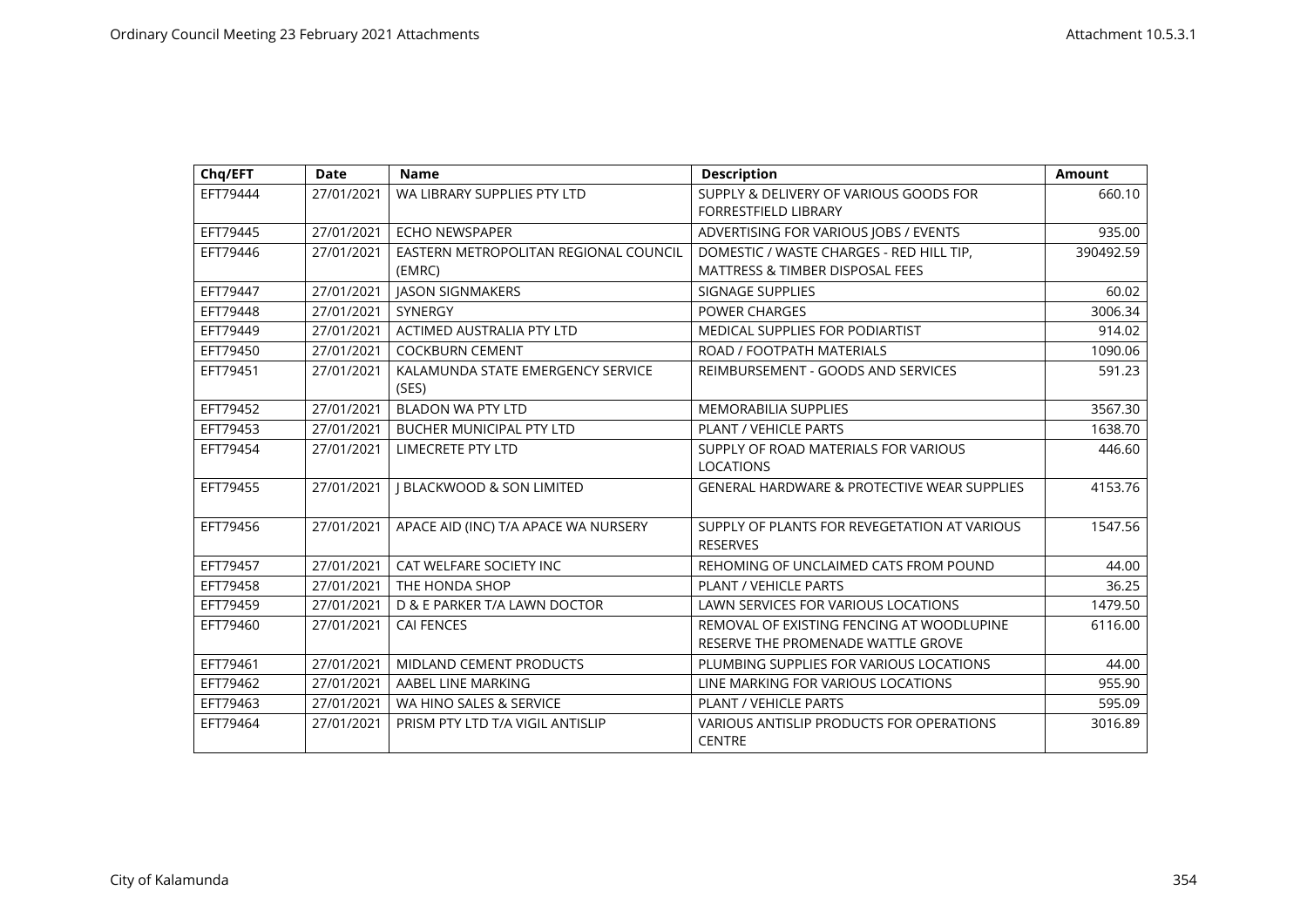| Chq/EFT  | <b>Date</b> | <b>Name</b>                                          | <b>Description</b>                                                                                                                                                                                                | <b>Amount</b> |
|----------|-------------|------------------------------------------------------|-------------------------------------------------------------------------------------------------------------------------------------------------------------------------------------------------------------------|---------------|
| EFT79465 | 27/01/2021  | ACCESS ICON PTY LTD T/A CASCADA                      | DRAINAGE SUPPLIES FOR VARIOUS LOCATIONS                                                                                                                                                                           | 19471.14      |
| EFT79466 | 27/01/2021  | <b>B &amp; J CATALANO PTY LTD</b>                    | ROAD MATERIALS FOR VARIOUS LOCATIONS                                                                                                                                                                              | 9492.64       |
| EFT79467 | 27/01/2021  | LIFTING BY DESIGN PTY LTD                            | <b>PLANT / VEHICLE PARTS</b>                                                                                                                                                                                      | 3359.40       |
| EFT79468 | 27/01/2021  | QUICK CORPORATE AUST PTY LTD                         | STATIONERY & OFFICE SUPPLIES                                                                                                                                                                                      | 978.95        |
| EFT79469 | 27/01/2021  | <b>INSTANT WEIGHING</b>                              | <b>PLANT / VEHICLE PARTS</b>                                                                                                                                                                                      | 605.00        |
| EFT79470 | 27/01/2021  | <b>GLENVIEW MACHINE KERBING</b>                      | SUPPLY AND LAY OF EXTRUDED CONCRETE KERBING<br>SERVICES AT KING ROAD KALAMUNDA                                                                                                                                    | 23374.07      |
| EFT79471 | 27/01/2021  | <b>WREN OIL</b>                                      | <b>WASTE OIL RECYCLING - DISPOSAL FEES</b>                                                                                                                                                                        | 297.00        |
| EFT79472 | 27/01/2021  | BT EQUIPMENT P/L T/A TUTT BRYANT<br><b>EQUIPMENT</b> | <b>PLANT / VEHICLE PARTS</b>                                                                                                                                                                                      | 165.15        |
| EFT79473 | 27/01/2021  | REPEAT PLASTICS (WA)                                 | SUPPLIES OF RECYCLED PLASTIC PRODUCTS                                                                                                                                                                             | 417.73        |
| EFT79474 | 27/01/2021  | COCA-COLA AMATIL (AUST) PTY LTD                      | KIOSK SUPPLIES FOR HARTFIELD RECREATION CENTRE                                                                                                                                                                    | 731.36        |
| EFT79475 | 27/01/2021  | <b>HYDROQUIP PUMPS</b>                               | SUPPLY OF PUMPS & IRRIGATION PARTS /<br><b>MAINTENANCE BORES</b>                                                                                                                                                  | 6627.50       |
| EFT79476 | 27/01/2021  | DAVID WILLS & ASSOCIATES                             | <b>ENGINEERING CONSULTANCY - WOODLUPINE BROOK -</b><br>STORMWATER DRAINAGE MODIFICATION                                                                                                                           | 2970.00       |
| EFT79477 | 27/01/2021  | DIRECT TRADES SUPPLY PTY LTD                         | <b>HARDWARE SUPPLIES</b>                                                                                                                                                                                          | 210.05        |
| EFT79478 | 27/01/2021  | DOWNER EDI WORKS PTY LTD                             | <b>INSTALL BOLLARDS &amp; TRAFFIC MANAGEMENT AT</b><br>MELALEUCA ROAD LESMURDIE                                                                                                                                   | 2987.96       |
| EFT79479 | 27/01/2021  | <b>360 ENVIRONMENTAL PTY LTD</b>                     | PROGRESS CLAIM # 015 - VARIATION 3 TO EQUOTE<br>2019-4 TO COVER ADDITIONAL WORKS REQUIRED<br>RELATING TO AFFECTED SITES WITHIN THE VICINITY OF<br>BRAND ROAD & BIANNUAL WATER MONITORING<br><b>INVESTIGATIONS</b> | 9567.25       |
| EFT79480 | 27/01/2021  | KYOCERA DOCUMENT SOLUTIONS AUSTRALIA<br>PTY LTD      | PHOTOCOPIER SERVICE COSTS FOR VARIOUS<br><b>LOCATIONS</b>                                                                                                                                                         | 7190.71       |
| EFT79481 | 27/01/2021  | TECHNIFIRE 2000                                      | SUPPLY & DELIVERY OF VARIOUS PLANT EQUIPMENT<br>FOR BUSH FIRE BRIGADE                                                                                                                                             | 12724.48      |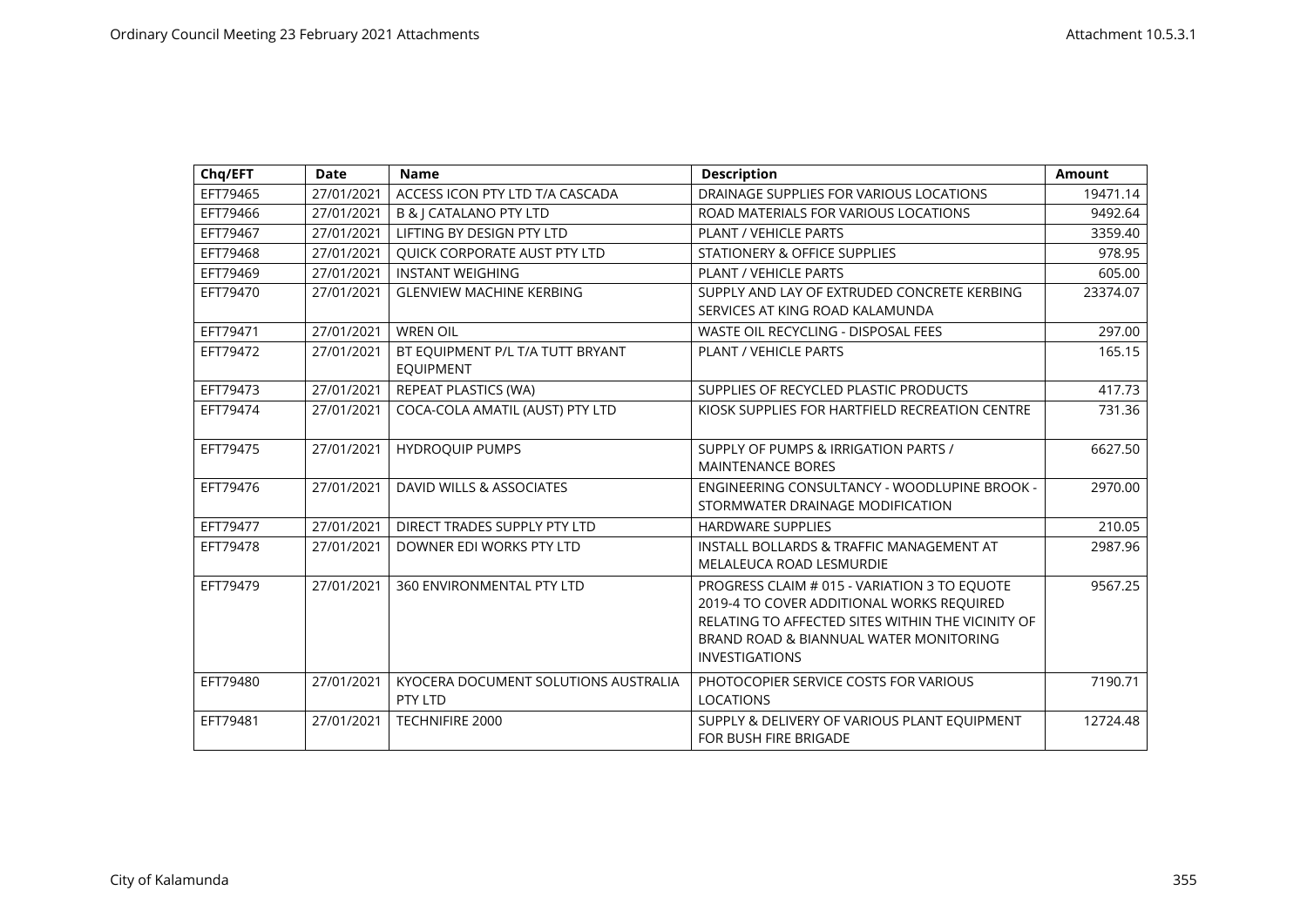| Chq/EFT  | <b>Date</b> | <b>Name</b>                                              | <b>Description</b>                                                                                                                                                 | <b>Amount</b> |
|----------|-------------|----------------------------------------------------------|--------------------------------------------------------------------------------------------------------------------------------------------------------------------|---------------|
| EFT79482 | 27/01/2021  | FORESTVALE TREES PTY LTD                                 | <b>GARDEN / VERGE SUPPLIES</b>                                                                                                                                     | 1815.00       |
| EFT79483 | 27/01/2021  | CONTRAFLOW                                               | TRAFFIC MANAGEMENT FOR VARIOUS LOCATIONS                                                                                                                           | 42975.21      |
| EFT79484 | 27/01/2021  | <b>GT AUTOMOTIVE FASTENERS</b>                           | <b>PLANT / VEHICLE PARTS</b>                                                                                                                                       | 136.00        |
| EFT79485 | 27/01/2021  | <b>ACCESS OFFICE INDUSTRIES</b>                          | SUPPLY & DELIVERY OF VARIOUS GOODS FOR HIGH<br><b>WYCOMBE LIBRARY</b>                                                                                              | 409.20        |
| EFT79486 | 27/01/2021  | REMONDIS AUSTRALIA PTY LTD                               | SERVICE AGREEMENT - COLLECTION AND RECYCLING<br>OF CARDBOARD AT WALLISTON TRANSFER STATION &<br><b>VARIOUS SPORTING FACILITIES</b>                                 | 2799.32       |
| EFT79487 | 27/01/2021  | PERTH BRAKE PARTS                                        | <b>PLANT / VEHICLE PARTS</b>                                                                                                                                       | 92.00         |
| EFT79488 | 27/01/2021  | DATATEL COMMUNICATIONS PTY LTD T/A<br><b>ETTIS</b>       | ANNUAL TAGGING AND TESTING OF ELECTIRICAL<br><b>APPLIANCES</b>                                                                                                     | 973.50        |
| EFT79489 | 27/01/2021  | SHERRIN RENTALS PTY LTD                                  | CONTINUED HIRE, MOBILISATION AND<br>DEMOBILISATION OF 3.2 WHEEL LOADER WITH<br>BUCKET / JIB AND FORKS FOR THE WALLISTON<br><b>TRANSFER STATION - DECEMBER 2020</b> | 9240.00       |
| EFT79490 | 27/01/2021  | TALIS CONSULTANTS PTY LTD ATF TALIS UNIT<br><b>TRUST</b> | <b>CONSULTANCY SERVICES - WALLISTON TRANSFER</b><br>STATION ENGINEERING WORKS & BIANNUAL<br><b>GROUNDWATER MONITORING AT BRAND ROAD</b>                            | 7949.37       |
| EFT79491 | 27/01/2021  | <b>ZENIEN</b>                                            | WATTLE GROVE CELL 9 CCTV FEASIBILITY STUDY                                                                                                                         | 7425.00       |
| EFT79492 | 27/01/2021  | ORIX AUSTRALIA CORPORATION LIMITED                       | HIRE VEHICLES FEES FOR 3 VEHICLES - PERIOD<br>30/11/20 - 31/12/20                                                                                                  | 5296.50       |
| EFT79493 | 27/01/2021  | SPRAYLINE SPRAYING EQUIPMENT                             | SUPPLY & DELIVERY OF SPRAYING EQUIPMENT                                                                                                                            | 489.39        |
| EFT79494 | 27/01/2021  | DAYTONE PRINTING PTY LTD                                 | PRINTING OF BROCHURES / INVITES FOR VARIOUS<br><b>LOCATIONS</b>                                                                                                    | 193.60        |
| EFT79495 | 27/01/2021  | WEST TIP WASTE CONTROL PTY LTD                           | TIP FEES - REMOVAL & PROCESSING OF VARIOUS<br><b>WASTE</b>                                                                                                         | 18492.76      |
| EFT79496 | 27/01/2021  | BRAYCO GLOBAL PTY LTD                                    | SUPPLY & DELIVERY OF FOLDAWAY BAR TABLE -<br>ROUND TOP FOR KALAMUNDA PERFORMING ARTS<br><b>CENTRE</b>                                                              | 1069.00       |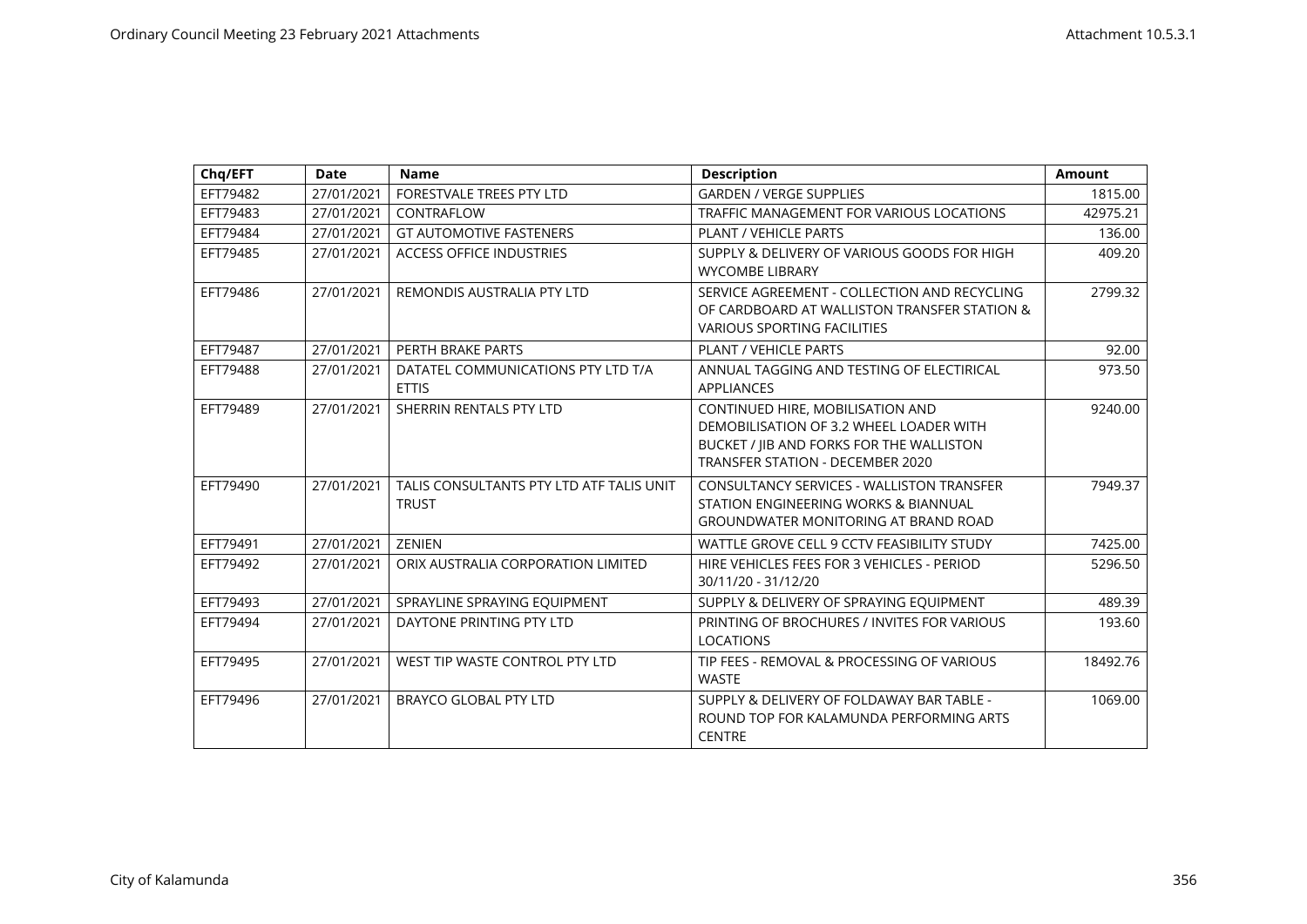| Chq/EFT  | <b>Date</b> | <b>Name</b>                                                   | <b>Description</b>                                                                 | <b>Amount</b> |
|----------|-------------|---------------------------------------------------------------|------------------------------------------------------------------------------------|---------------|
| EFT79497 | 27/01/2021  | ADVANCE PRESS (2013) PTY LTD                                  | SUPPLY & DELIVERY OF CARD - MULTI VISIT PASSES                                     | 77.00         |
| EFT79498 | 27/01/2021  | A TEAM PRINTING                                               | SUPPLY & DELIVERY OF 2021 FEB-JUNE MORNING<br>MUSIC DL FRIDGE MAGNETS X 2000       | 517.00        |
| EFT79499 | 27/01/2021  | <b>IAPANESE TRUCK &amp; BUS SPARES PTY LTD</b>                | <b>PLANT / VEHICLE PARTS</b>                                                       | 687.30        |
| EFT79500 | 27/01/2021  | <b>PRO CRACK SEAL</b>                                         | <b>CRACK SEALING SERVICES TO VARIOUS LOCATIONS</b>                                 | 13255.00      |
| EFT79501 | 27/01/2021  | <b>FAIRVIEW PLUMBING &amp; GAS PTY LTD</b>                    | PLUMBING REPAIRS / MAINTENANCE AT OPERATIONS<br><b>CENTRE</b>                      | 638.00        |
| EFT79502 | 27/01/2021  | SLIMLINE WAREHOUSE                                            | OFFICE DISPLAY SUPPLIES                                                            | 4372.07       |
| EFT79503 | 27/01/2021  | BRETT DAVID INVESTMENTS PTY LTD T/A<br>SUCCESSFUL PROJECTS    | PROJECT MANAGEMENT SERVICES FOR KALAMUNDA<br><b>COMMUNITY CENTRE</b>               | 6858.88       |
| EFT79504 | 27/01/2021  | ALL IMPACT PTY LTD T/A DMI SIGNS                              | SUPPLY & DELIVERY OF DIGITAL PRINT SIGN +<br>LAMINATE FOR ZIG ZAG CULTURAL CENTRE  | 141.30        |
| EFT79505 | 27/01/2021  | WESTERN ENVIRONMENTAL PTY LTD                                 | REVIEW OF SITE MANAGEMENT PLAN AND INSPECTION<br>FOR ALAN ANDERSON PARK            | 3520.00       |
| EFT79506 | 27/01/2021  | <b>WESTERN TREE RECYCLERS</b>                                 | GREEN WASTE PROCESSING SERVICES AT WALLISTON<br><b>TRANSFER STATION</b>            | 8553.60       |
| EFT79507 | 27/01/2021  | <b>CORSIGN WA PTY LTD</b>                                     | SUPPLIES OF SIGNAGE AND RELATED EQUIPMENT                                          | 1149.50       |
| EFT79508 | 27/01/2021  | PRESTIGE COMMUNICATIONS                                       | SUPPLY & DELIVERY OF 10 X UH950 BELT CLIPS FOR<br><b>WASTE SERVICES</b>            | 421.20        |
| EFT79509 | 27/01/2021  | URBAQUA LTD                                                   | WATTLE GROVE SOUTH - WATER MONITORING -<br>REPORTING - PREPARATION OF FINAL REPORT | 495.00        |
| EFT79510 | 27/01/2021  | <b>JBS&amp;G AUSTRALIA PTY LTD</b>                            | BRAND RD LANDFILL AUDIT                                                            | 3569.61       |
| EFT79511 | 27/01/2021  | <b>GYMMASTER SOFTWARE - TRESHNA</b><br><b>ENTERPRISES LTD</b> | HIGH WYCOMBE STUDIO PACKAGE FOR THE 24/7 GYM<br><b>MONTHLY CHARGES</b>             | 80.00         |
| EFT79512 | 27/01/2021  | BUZZ ENTERPRISES PTY LTD T/A SIFTING<br>SANDS                 | REGULAR MAINTENANCE / SAND CLEAN TO VARIOUS<br><b>PLAYGROUNDS</b>                  | 6652.80       |
| EFT79513 | 27/01/2021  | PLAYFIX WA PTY LTD                                            | REPAIR CRACKS IN RUBBER SOFTFALL SURFACE AT<br><b>HARTFIELD PARK</b>               | 1309.00       |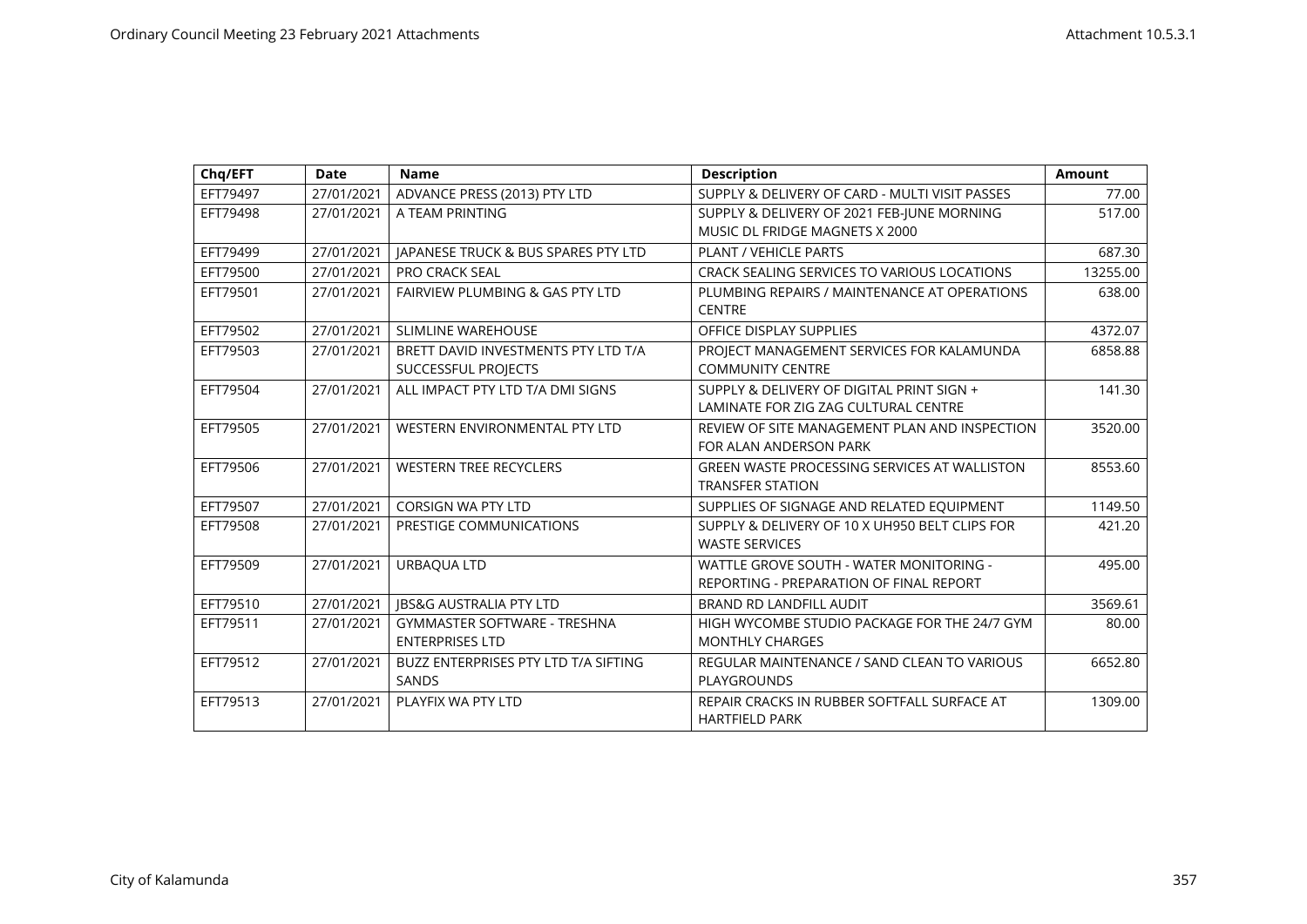| Chq/EFT  | <b>Date</b> | <b>Name</b>                                                      | <b>Description</b>                                                                                                    | <b>Amount</b> |
|----------|-------------|------------------------------------------------------------------|-----------------------------------------------------------------------------------------------------------------------|---------------|
| EFT79514 | 27/01/2021  | TREE WATERING SERVICES                                           | STREET TREE WATERING SERVICES FOR NEWLY<br><b>PLANTED TREES</b>                                                       | 14632.00      |
| EFT79515 | 27/01/2021  | PROTEK 247 BUILDING                                              | MAINTENANCE GUTTER CLEANING & REPAIRS AT<br><b>VARIOUS LOCATIONS</b>                                                  | 19449.80      |
| EFT79516 | 27/01/2021  | <b>LIVING TURF</b>                                               | SUPPLY & DELIVERY OF NOURISH FERTILISER                                                                               | 1892.00       |
| EFT79517 | 27/01/2021  | NEW GROUND WATER SERVICES PTY LTD                                | CLAIM 1 - 90% OF ORIGINAL CONTRACT VALUE -<br>SUPPLY AND INSTALL NEW RETICULATION SYSTEM AT<br><b>FLEMING RESERVE</b> | 81150.30      |
| EFT79518 | 27/01/2021  | <b>GLOBE AUSTRALIA PTY LTD</b>                                   | SUPPLY, DELIVERY & APPLICATION OF FERTILISER AT<br><b>VARIOUS GOODS</b>                                               | 511.50        |
| EFT79519 | 27/01/2021  | <b>COLOURPOINT DIGITAL</b>                                       | SUPPLY & DELIVERY OF 5000 X REMOVE HAZARDS<br><b>BOOKLETS</b>                                                         | 1531.00       |
| EFT79520 | 27/01/2021  | ALLWEST PLANT HIRE AUSTRALIA PTY LTD                             | SERVIE CALL TO EXCAVATOR FOR CLEARING WORKS AT<br>THE TRANSFER STATION                                                | 315.16        |
| EFT79521 | 27/01/2021  | INTERFIRE AGENCIES PTY LTD TTF THE LOVETT<br><b>FAMILY TRUST</b> | SUPPLY & DELIVERY OF VARIOUS GOODS FOR BUSH<br><b>FIRE BRIGADE</b>                                                    | 425.70        |
| EFT79522 | 27/01/2021  | SPRAYKING WA PTY LTD                                             | WEED CONTROL TO FOOTPATHS AND KERBS AT<br><b>VARIOUS LOCATIONS</b>                                                    | 8371.00       |
| EFT79523 | 27/01/2021  | <b>WESTERN TRAILS ALLIANCE LTD</b>                               | SUPPLY & INSTALLATION OF DIEBACK GRIDS AT<br><b>VARIOUS LOCATIONS</b>                                                 | 4292.34       |
| EFT79524 | 27/01/2021  | PLACE LABORATORY PTY LTD AS TRUSTEE FOR<br>THE LAB UNIT TRUST    | LANDSCAPE ARCHITECTURE SERVICES AT CENTRAL<br><b>LANE KALAMUNDA</b>                                                   | 22000.00      |
| EFT79525 | 27/01/2021  | D.A CHRISTIE PTY LTD T/A CHRISTIE<br><b>BARBECUES</b>            | SUPPLY AND DELIVER BBQ TO ELMORE WAY RESERVE                                                                          | 9189.29       |
| EFT79526 | 27/01/2021  | PRO SPEC GROUP PTY LTD                                           | SUPPLY AND INSTALL NEW GUTTERS TO KALAMUNDA<br>PERFORMING ARTS CENTRE                                                 | 81598.00      |
| EFT79527 | 27/01/2021  | MAGABALA BOOKS ABORIGINAL<br>CORPORATION                         | MERCHANDISE SUPPLIES FOR RESALE AT THE ZIG ZAG<br><b>CULTURAL CENTRE</b>                                              | 799.04        |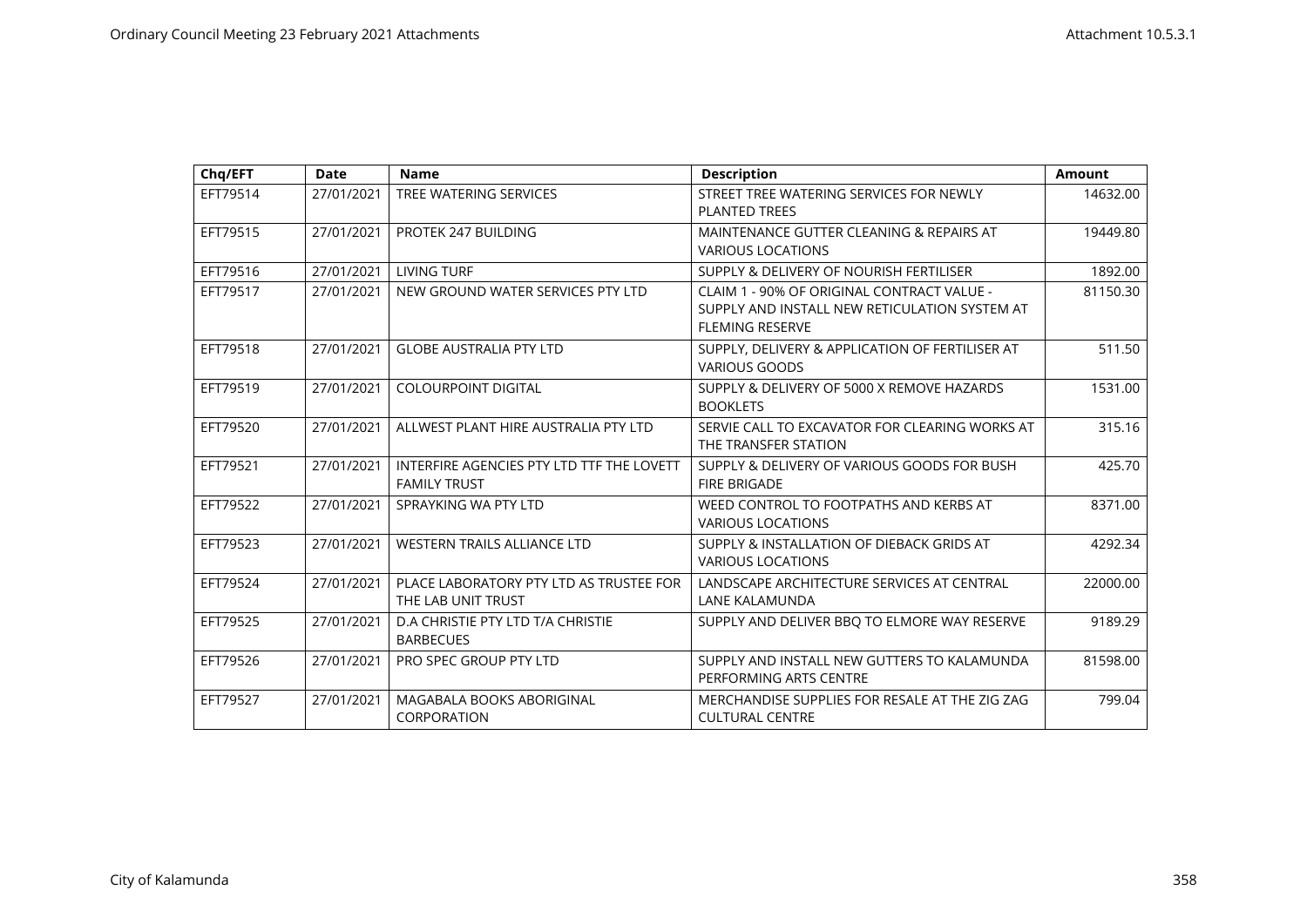| Chq/EFT   | <b>Date</b> | <b>Name</b>                                              | <b>Description</b>                                                           | <b>Amount</b> |
|-----------|-------------|----------------------------------------------------------|------------------------------------------------------------------------------|---------------|
| EFT79528  | 27/01/2021  | SPIRITED THINKING PTY LTD                                | STAGE 1 25% - COMMENCEMENT FEE - VENUE<br>ASSESSMENT AND RECOMMENDATIONS FOR | 2746.70       |
|           |             |                                                          | KALAMUNDA PERFORMING ARTS CENTRAL                                            |               |
| EFT79529  | 27/01/2021  | AUSTRALIAN ENVIRONMENTAL AUDITORS PTY<br><b>LTD</b>      | UNDERTAKE TENDER REVIEW AT DAWSON AVENUE &<br>PIONEER PARK FORRESTFIELD      | 1727.00       |
| EFT79530  | 27/01/2021  | THE STAINLESS STEEL MONUMENT COMPANY<br>PTY LTD          | SUPPLY OF PLAQUE AS PER DESIGN PROVIDED ON<br>100mm X 500mm STAINLESS STEEL  | 220.00        |
| EFT79531  | 28/01/2021  | WESTERN AUSTRALIAN TREASURY                              | <b>GOVERNMENT GUARANTEE FEE INVOICE - DECEMBER</b>                           | 27584.87      |
|           |             | CORPORATION                                              | 2020                                                                         |               |
| DD45024.1 | 05/01/2021  | AWARE SUPER PTY LTD                                      | SUPERANNUATION CONTRIBUTIONS                                                 | 96741.84      |
| DD45024.2 | 05/01/2021  | AMP SIGNATURE SUPER                                      | SUPERANNUATION CONTRIBUTIONS                                                 | 93.94         |
| DD45024.3 | 05/01/2021  | MLC MASTERKEY SUPER GOLD STAR VERSION                    | SUPERANNUATION CONTRIBUTIONS                                                 | 274.37        |
|           |             | <b>ACCOUNT</b>                                           |                                                                              |               |
| DD45024.4 | 05/01/2021  | <b>AMPLIFE LIMITED</b>                                   | SUPERANNUATION CONTRIBUTIONS                                                 | 785.52        |
| DD45024.5 | 05/01/2021  | AUSTRALIAN CATHOLIC SUPERANNUATION &                     | SUPERANNUATION CONTRIBUTIONS                                                 | 295.20        |
|           |             | RETIREMENT FUND (ACSRF)                                  |                                                                              |               |
| DD45024.6 | 05/01/2021  | THE TRUSTEE FOR DK ALWAYS                                | SUPERANNUATION CONTRIBUTIONS                                                 | 505.53        |
|           |             | SUPERANNUATION FUND                                      |                                                                              |               |
| DD45024.7 | 05/01/2021  | STATEWIDE SUPERANNUATION TRUST                           | SUPERANNUATION CONTRIBUTIONS                                                 | 544.19        |
| DD45024.8 | 05/01/2021  | <b>CBUS SUPERANNUATION</b>                               | SUPERANNUATION CONTRIBUTIONS                                                 | 493.85        |
| DD45024.9 | 05/01/2021  | <b>BWMT SUPERANNUATION FUND</b>                          | SUPERANNUATION CONTRIBUTIONS                                                 | 261.87        |
| DD45121.1 | 19/01/2021  | AWARE SUPER PTY LTD                                      | SUPERANNUATION CONTRIBUTIONS                                                 | 100569.04     |
| DD45121.2 | 19/01/2021  | <b>SUNCORP SUPER</b>                                     | SUPERANNUATION CONTRIBUTIONS                                                 | 154.35        |
| DD45121.3 | 19/01/2021  | <b>IOOF PORTFOLIO SERVICE PERSONAL</b><br>SUPERANNUATION | SUPERANNUATION CONTRIBUTIONS                                                 | 94.12         |
| DD45121.4 | 19/01/2021  | <b>COMMONWEALTH BANK SUPER FUND</b>                      | SUPERANNUATION CONTRIBUTIONS                                                 | 242.92        |
| DD45121.5 | 19/01/2021  | AMP SIGNATURE SUPER                                      | SUPERANNUATION CONTRIBUTIONS                                                 | 270.75        |
| DD45121.6 | 19/01/2021  | MLC MASTERKEY SUPER GOLD STAR VERSION<br><b>ACCOUNT</b>  | SUPERANNUATION CONTRIBUTIONS                                                 | 354.02        |
| DD45121.7 | 19/01/2021  | <b>AMPLIFE LIMITED</b>                                   | SUPERANNUATION CONTRIBUTIONS                                                 | 808.53        |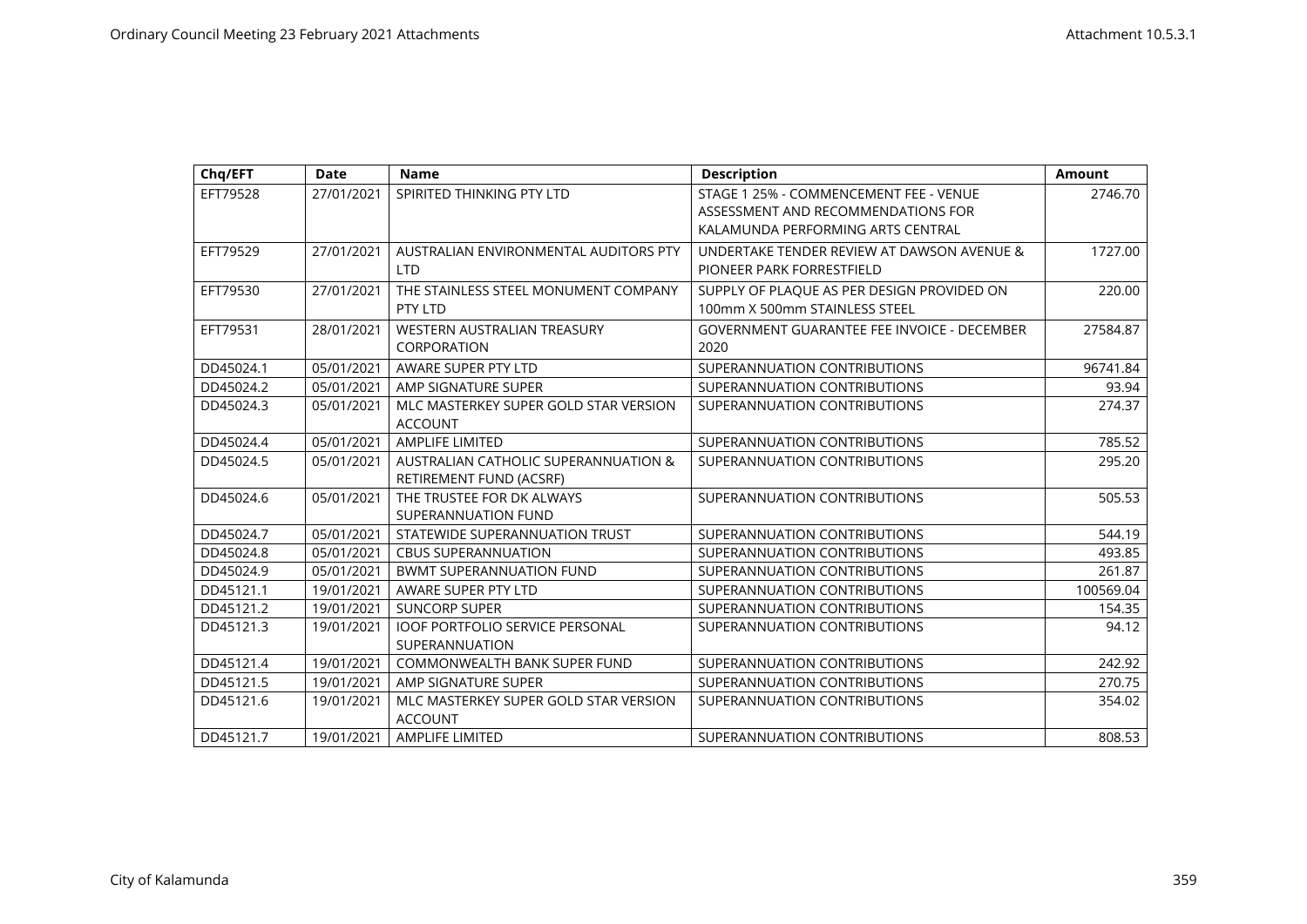| Chq/EFT    | Date       | <b>Name</b>                              | <b>Description</b>           | <b>Amount</b> |
|------------|------------|------------------------------------------|------------------------------|---------------|
| DD45121.8  | 19/01/2021 | AUSTRALIAN CATHOLIC SUPERANNUATION &     | SUPERANNUATION CONTRIBUTIONS | 297.47        |
|            |            | RETIREMENT FUND (ACSRF)                  |                              |               |
| DD45121.9  | 19/01/2021 | <b>AMP SUPER</b>                         | SUPERANNUATION CONTRIBUTIONS | 49.67         |
| DD45024.10 | 05/01/2021 | BT SUPER FOR LIFE                        | SUPERANNUATION CONTRIBUTIONS | 346.32        |
| DD45024.11 | 05/01/2021 | <b>HESTA SUPER FUND</b>                  | SUPERANNUATION CONTRIBUTIONS | 96.22         |
| DD45024.12 | 05/01/2021 | <b>REST SUPERANNUATION</b>               | SUPERANNUATION CONTRIBUTIONS | 3056.20       |
| DD45024.13 | 05/01/2021 | MLC NOMINEES PTY LTD                     | SUPERANNUATION CONTRIBUTIONS | 44.94         |
| DD45024.14 | 05/01/2021 | ANZ SMART CHOICE SUPER                   | SUPERANNUATION CONTRIBUTIONS | 233.92        |
| DD45024.15 | 05/01/2021 | <b>COLONIAL 1ST STATE SUPERANNUATION</b> | SUPERANNUATION CONTRIBUTIONS | 652.92        |
| DD45024.16 | 05/01/2021 | <b>HOSTPLUS PTY LTD</b>                  | SUPERANNUATION CONTRIBUTIONS | 1051.34       |
| DD45024.17 | 05/01/2021 | AUSTRALIAN SUPERANNUATION                | SUPERANNUATION CONTRIBUTIONS | 6686.58       |
| DD45024.18 | 05/01/2021 | AMP SUPER LEADER                         | SUPERANNUATION CONTRIBUTIONS | 133.61        |
| DD45024.19 | 05/01/2021 | <b>MERCER SUPER TRUST</b>                | SUPERANNUATION CONTRIBUTIONS | 330.24        |
| DD45024.20 | 05/01/2021 | <b>SUNCORP SUPER</b>                     | SUPERANNUATION CONTRIBUTIONS | 265.30        |
| DD45024.21 | 05/01/2021 | <b>COMMONWEALTH BANK SUPER FUND</b>      | SUPERANNUATION CONTRIBUTIONS | 241.06        |
| DD45121.10 | 19/01/2021 | THE TRUSTEE FOR DK ALWAYS                | SUPERANNUATION CONTRIBUTIONS | 505.53        |
|            |            | SUPERANNUATION FUND                      |                              |               |
| DD45121.11 | 19/01/2021 | STATEWIDE SUPERANNUATION TRUST           | SUPERANNUATION CONTRIBUTIONS | 548.39        |
| DD45121.12 | 19/01/2021 | <b>REST SUPERANNUATION</b>               | SUPERANNUATION CONTRIBUTIONS | 3358.22       |
| DD45121.13 | 19/01/2021 | <b>CBUS SUPERANNUATION</b>               | SUPERANNUATION CONTRIBUTIONS | 493.85        |
| DD45121.14 | 19/01/2021 | <b>BWMT SUPERANNUATION FUND</b>          | SUPERANNUATION CONTRIBUTIONS | 261.87        |
| DD45121.15 | 19/01/2021 | BT SUPER FOR LIFE                        | SUPERANNUATION CONTRIBUTIONS | 314.57        |
| DD45121.16 | 19/01/2021 | <b>HESTA SUPER FUND</b>                  | SUPERANNUATION CONTRIBUTIONS | 164.52        |
| DD45121.17 | 19/01/2021 | MLC NOMINEES PTY LTD                     | SUPERANNUATION CONTRIBUTIONS | 10.18         |
| DD45121.18 | 19/01/2021 | ANZ SMART CHOICE SUPER                   | SUPERANNUATION CONTRIBUTIONS | 212.60        |
| DD45121.19 | 19/01/2021 | <b>CARE SUPERANNUATION</b>               | SUPERANNUATION CONTRIBUTIONS | 50.52         |
| DD45121.20 | 19/01/2021 | <b>COLONIAL 1ST STATE SUPERANNUATION</b> | SUPERANNUATION CONTRIBUTIONS | 1065.00       |
| DD45121.21 | 19/01/2021 | AUSTRALIAN SUPERANNUATION                | SUPERANNUATION CONTRIBUTIONS | 7113.43       |
| DD45121.22 | 19/01/2021 | <b>HOSTPLUS PTY LTD</b>                  | SUPERANNUATION CONTRIBUTIONS | 1211.46       |
| DD45121.23 | 19/01/2021 | AMP SUPER LEADER                         | SUPERANNUATION CONTRIBUTIONS | 136.21        |